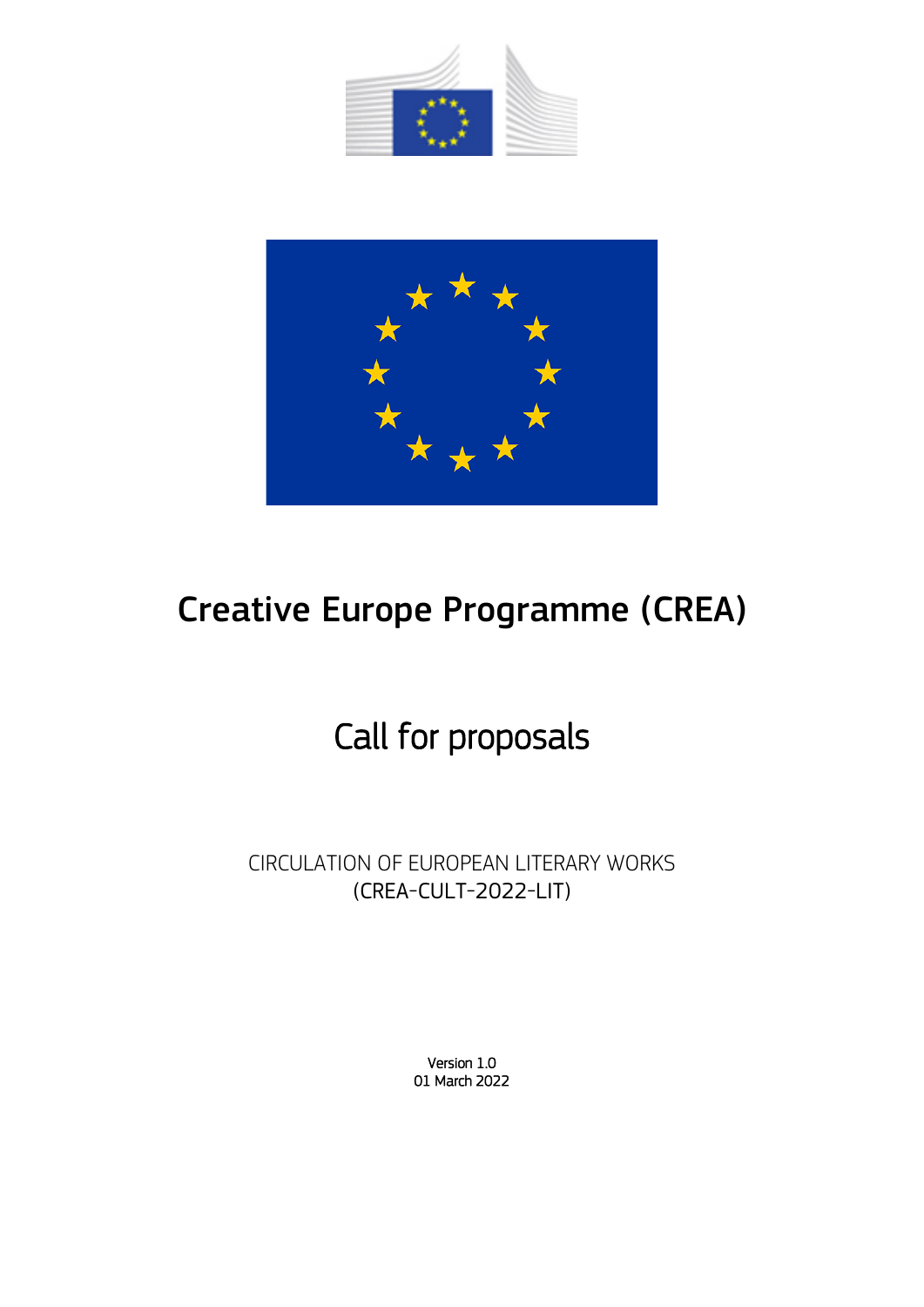| <b>HISTORY OF CHANGES</b> |                            |                                              |      |  |  |  |  |
|---------------------------|----------------------------|----------------------------------------------|------|--|--|--|--|
| <b>Version</b>            | Publication<br><b>Date</b> | <b>Change</b>                                | Page |  |  |  |  |
| 1.0                       | 01.03.2022                 | Initial version (new MFF).<br>$\blacksquare$ |      |  |  |  |  |
|                           |                            | ٠                                            |      |  |  |  |  |
|                           |                            | ٠                                            |      |  |  |  |  |
|                           |                            | ٠                                            |      |  |  |  |  |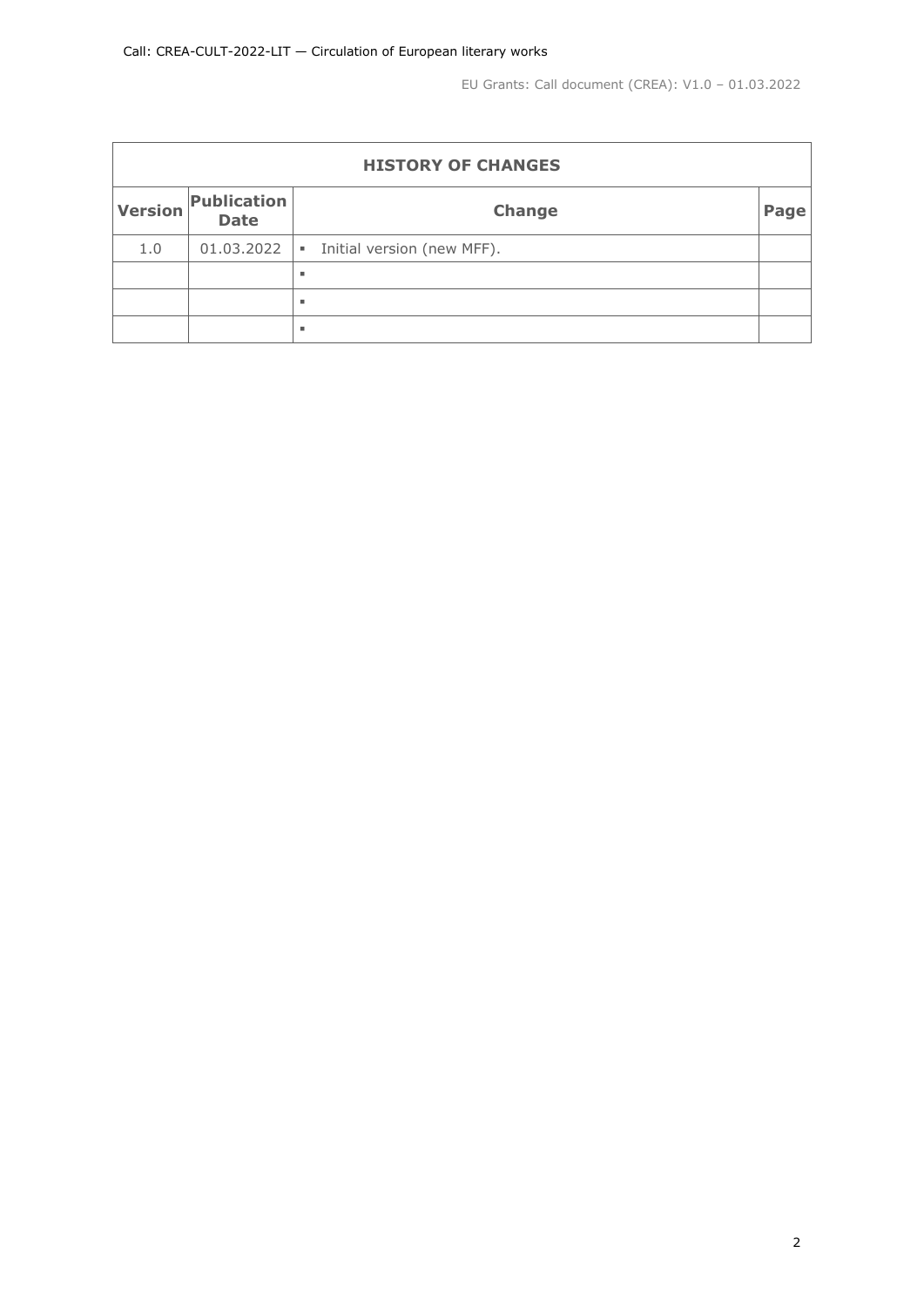

## EUROPEAN EDUCATION AND CULTURE EXECUTIVE **AGENCY (EACEA)**

EACEA.B - Creativity, Citizens, EU Values and Joint Operations<br>EACEA.B.1 - Culture

## **CALL FOR PROPOSALS**

## **TABLE OF CONTENTS**

| 2. Objectives - Themes and priorities - Activities that can be funded - Expected impact 8 |  |
|-------------------------------------------------------------------------------------------|--|
|                                                                                           |  |
|                                                                                           |  |
|                                                                                           |  |
|                                                                                           |  |
|                                                                                           |  |
|                                                                                           |  |
|                                                                                           |  |
|                                                                                           |  |
|                                                                                           |  |
|                                                                                           |  |
|                                                                                           |  |
|                                                                                           |  |
|                                                                                           |  |
|                                                                                           |  |
|                                                                                           |  |
|                                                                                           |  |
|                                                                                           |  |
|                                                                                           |  |
|                                                                                           |  |
|                                                                                           |  |
|                                                                                           |  |
|                                                                                           |  |
|                                                                                           |  |
|                                                                                           |  |
|                                                                                           |  |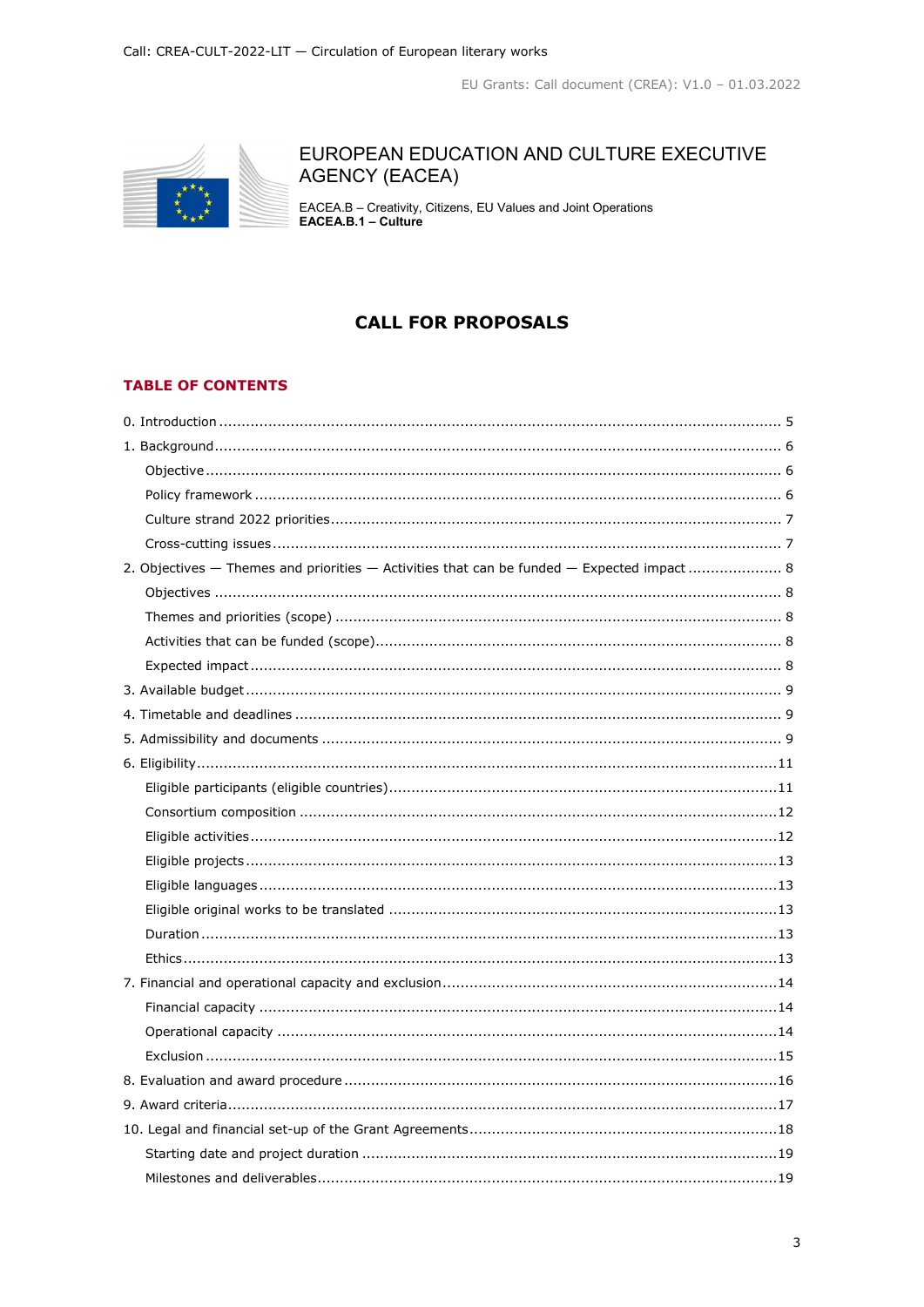EU Grants: Call document (CREA): V1.0 - 01.03.2022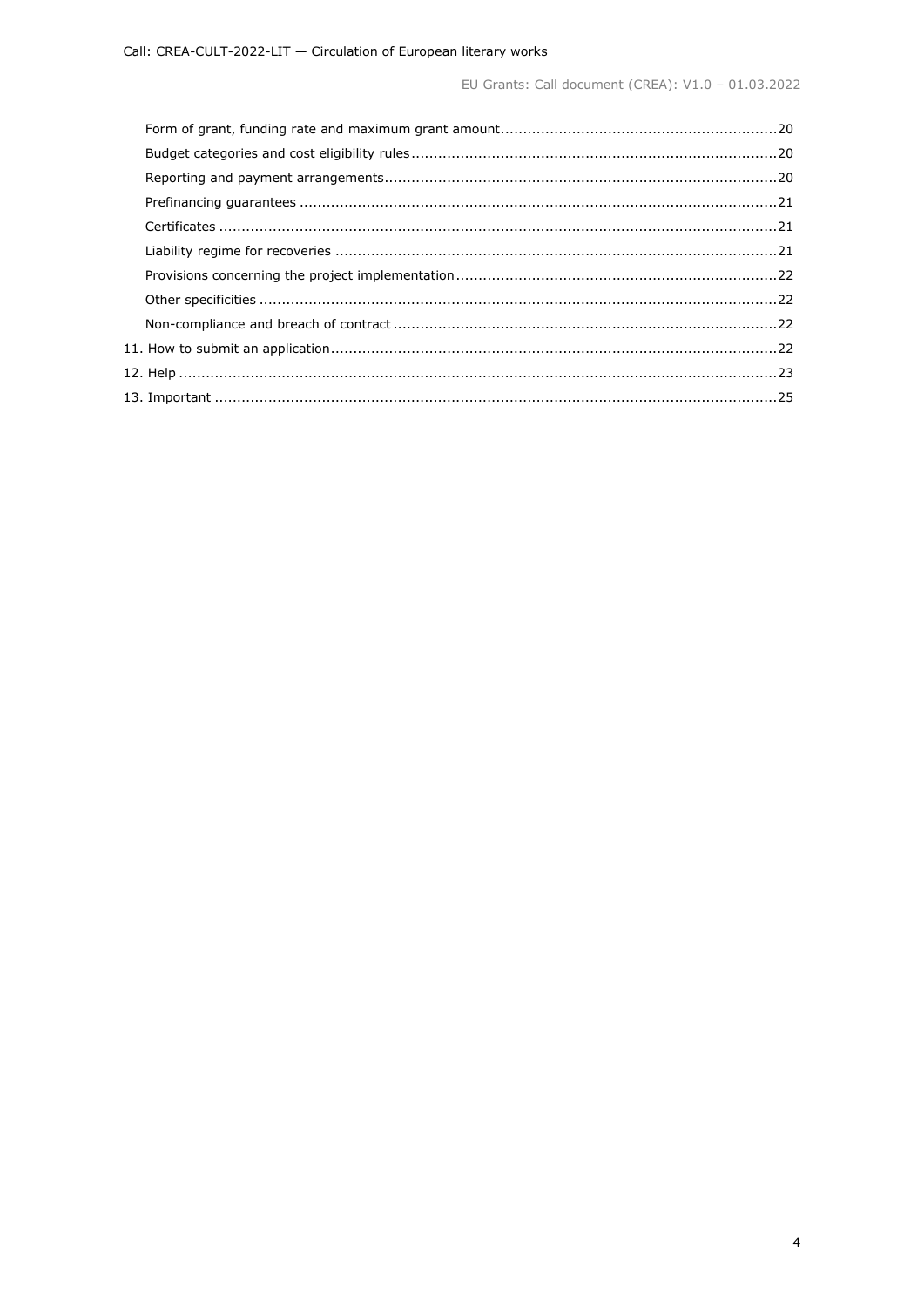## <span id="page-4-0"></span>**0. Introduction**

This is a call for proposals for EU **action grants** in the field of Culture under the **Creative Europe Programme**.

The regulatory framework for this EU Funding Programme is set out in:

- − Regulation 2018/1046 [\(EU Financial Regulation\)](https://eur-lex.europa.eu/legal-content/EN/ALL/?uri=CELEX:32018R1046&qid=1535046024012)
- − the basic act (Creative Europe Regulation [2021/818](https://eur-lex.europa.eu/legal-content/EN/ALL/?uri=CELEX:32021R0818)[1](#page-4-1)).

The call is launched in accordance with the [2](#page-4-2)022 Work Programme<sup>2</sup> and will be managed by the **European Education and Culture Executive Agency (EACEA)** ('Agency').

The call covers the following **topic**:

## − **CREA-CULT-2021-LIT — Circulation of European literary works**

We invite you to read the **call documentation** carefully, and in particular this Call Document, the Model Grant Agreement, the [EU Funding & Tenders Portal Online](https://ec.europa.eu/info/funding-tenders/opportunities/docs/2021-2027/common/guidance/om_en.pdf)  [Manual](https://ec.europa.eu/info/funding-tenders/opportunities/docs/2021-2027/common/guidance/om_en.pdf) and the EU Grants AGA — [Annotated Grant Agreement.](https://ec.europa.eu/info/funding-tenders/opportunities/docs/2021-2027/common/guidance/aga_en.pdf)

These documents provide clarifications and answers to questions you may have when preparing your application:

- the Call Document outlines the:
	- background, objectives, scope, activities that can be funded and the expected results (sections 1 and 2)
	- timetable and available budget (sections 3 and 4)
	- admissibility and eligibility conditions (including mandatory documents; sections 5 and 6)
	- − criteria for financial and operational capacity and exclusion (section 7)
	- − evaluation and award procedure (section 8)
	- − award criteria (section 9)
	- − legal and financial set-up of the Grant Agreements (section 10)
	- − how to submit an application (section 11)
- − the Online Manual outlines the:
	- procedures to register and submit proposals online via the EU Funding & Tenders Portal ('Portal')
	- − recommendations for the preparation of the application
- − the AGA Annotated Grant Agreement contains:

<span id="page-4-1"></span>Regulation (EU) 2021/818 of the European Parliament and of the Council of 20 May 2021 establishing the Creative Europe Programme (2021 to 2027) (OJ L 189, 28.5.2021, p. 34).

<span id="page-4-2"></span><sup>2</sup> Commission Implementing Decision C(2021) 3563 final of 13 January 2022 concerning the adoption of the work programme for 2022 and the financing decision for the implementation of the Creative Europe Programme.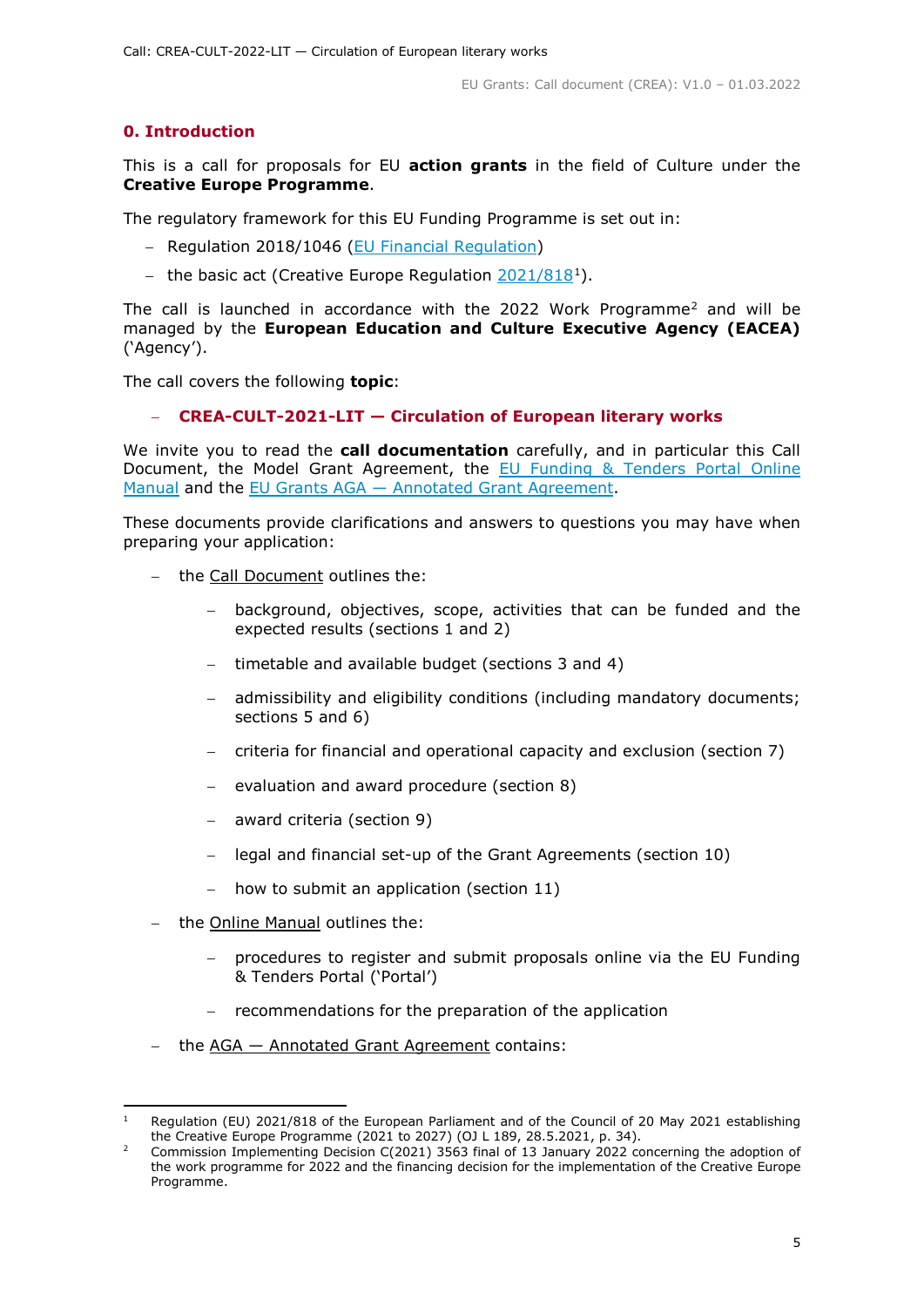− detailed annotations on all the provisions in the Grant Agreement you will have to sign in order to obtain the grant *(including cost eligibility, payment schedule, accessory obligations, etc)*.

You are also encouraged to visit the [Creative Europe Project Results](https://ec.europa.eu/programmes/creative-europe/projects/) website to consult the list of projects funded previously.

## <span id="page-5-0"></span>**1. Background**

## **THE CREATIVE EUROPE PROGRAMME**

## <span id="page-5-1"></span>*Objective*

Creative Europe brings together actions supporting the European cultural and creative sectors.

The term 'Cultural and creative sectors' means all sectors whose activities are based on cultural values or artistic and other individual or collective creative expressions. The activities may include the development, the creation, the production, the dissemination and the preservation of goods and services, which embody cultural, artistic or other creative expressions, as well as education or management, related to these activities. The sectors include, inter alia, architecture, archives, libraries and museums, artistic crafts, audiovisual (including film, television, video games and multimedia), tangible and intangible cultural heritage, design (including fashion design), festivals, music, literature, performing arts (including theatre and dance), books and publishing, radio, and visual arts.

The general objectives of the Programme are:

- to safeguard, develop and promote European cultural and linguistic diversity and heritage;
- to increase the competitiveness and the economic potential of the cultural and creative sectors, in particular the audiovisual sector.

These goals are pursued through the following specific objectives:

- enhancing artistic and cultural cooperation at the European level, in order to support the creation of European works and strengthen the economic, social and external dimension of and innovation and mobility in Europe's cultural and creative sectors (**CULTURE strand**);
- promoting the competitiveness, scalability, cooperation, innovation, and sustainability, including through mobility in the European audiovisual sector (**MEDIA strand**); and
- promoting policy cooperation and innovative actions supporting all strands of the programme, promoting a diverse, independent and pluralistic media environment, and media literacy, thereby fostering freedom of artistic expression, intercultural dialogue and social inclusion (**CROSS SECTORAL strand**).

## <span id="page-5-2"></span>*Policy framework*

In 2022, the CULTURE strand of Creative Europe will continue to be anchored to policy development and EU policy cooperation in the field of culture, notably in line with the objectives of the **2018 New European Agenda for Culture** and the **Council Work Plan for Culture 2019-2022**. Policy cooperation and actions of the programme will also cover emerging priorities – such as the contribution to the EU Strategy on combating antisemitism and fostering Jewish life - and high-level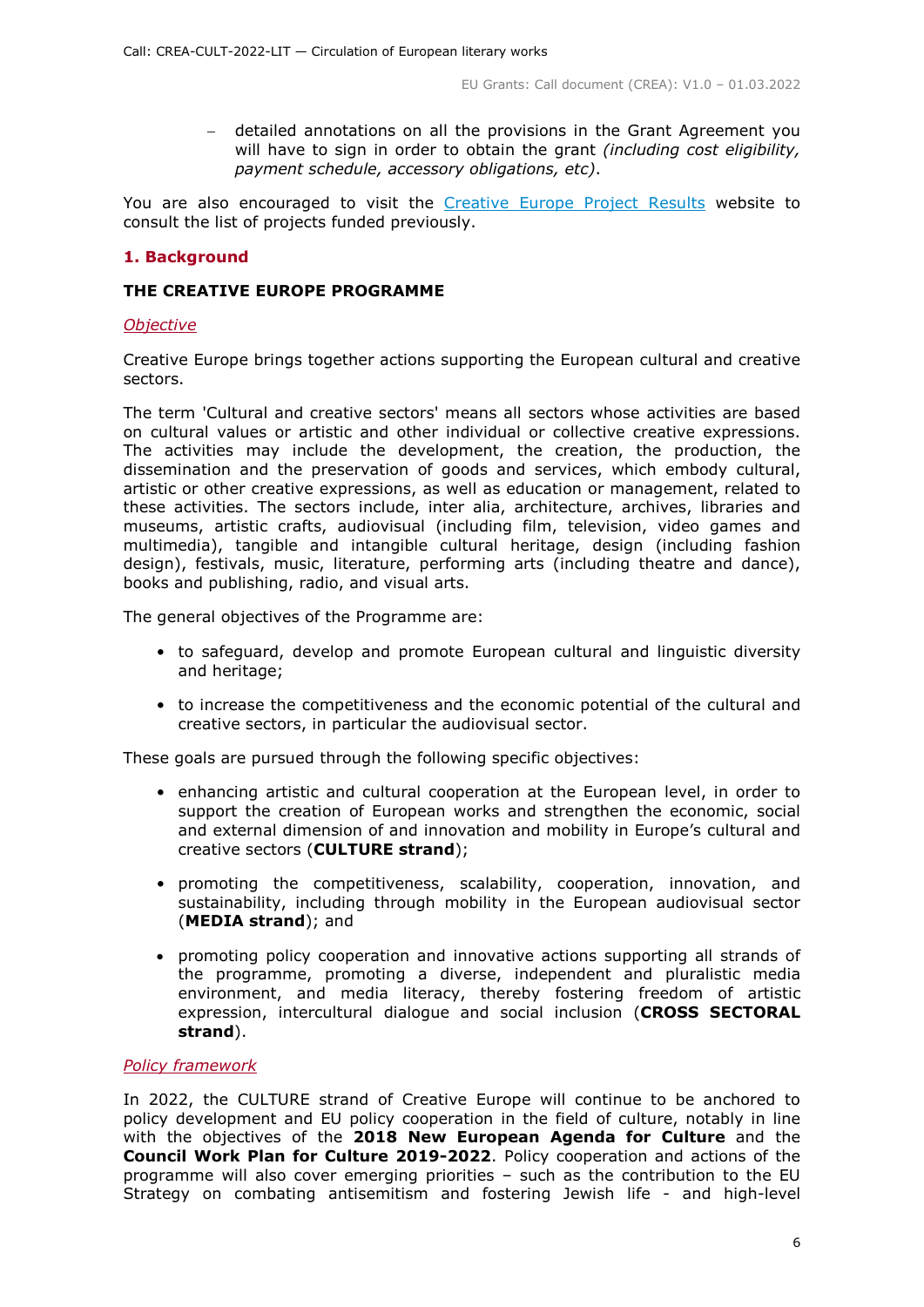#### initiatives such as the **New European Bauhaus[3](#page-6-2)** and the **European Year of Youth 2022**[4](#page-6-3).

The Programme is also in line with the 2016 Joint Commission/High Representative Communication "Towards an EU strategy for international cultural relations"[5](#page-6-4) and the 2014 Commission Communication "Towards an integrated approach to cultural heritage for Europe"<sup>6</sup>, which all plead for a stronger role for culture in the further social, economic and international development of our Union.

The Programme will mainstream through its actions the cross-cutting issues of **inclusion** and **diversity**, notably **gender balance,** and **greening of Creative Europe** (i.e. contributing to the achievement of an overall target of 30% of the Union budget expenditures supporting climate objectives).

Creative Europe is also in line with the objectives of **Europe's Digital Decade**[7](#page-6-6) and plays a key role within the updated industrial strategy<sup>[8](#page-6-7)</sup> as regards the cultural and creative industries ecosystem.

In accordance with the European Pillar of Social Rights Action Plan, the Programme supports promotion of **fair working conditions, including fair remuneration for all cultural and creative professionals**. The Study on the working conditions of artists, cultural and creative professionals, including initiatives for the fair remuneration of artists and cultural professionals, recently published by the European Commission and stakeholders, deserves special attention.

#### <span id="page-6-0"></span>*Culture strand 2022 priorities*

The 2022 priorities of the CULTURE strand are defined in the **[Creative Europe](https://ec.europa.eu/culture/sites/default/files/2022-01/creative-europe-annual-work-programme-2022.pdf)  [Annual work-programme 2022.](https://ec.europa.eu/culture/sites/default/files/2022-01/creative-europe-annual-work-programme-2022.pdf)**

#### <span id="page-6-1"></span>*Cross-cutting issues*

As cross-cutting issues, the Programme will support effective mechanisms to ensure the cultural sectors offer diversity, inclusion and equality for all and contribute to the fight against climate change.

• **Inclusion, diversity, and gender equality**. Projects should facilitate access to European cultural and creative content for all groups and audiences, especially for professionals and participants with disadvantaged backgrounds and fewer opportunities related to disability or health problems, economic, social or geographical obstacles or cultural differences. Particular attention will be paid to fostering gender equality, in particular as a driver of creativity, economic growth and innovation. Projects must seek to promote gender equality and non-discrimination mainstreaming in accordance with the [Gender](https://eige.europa.eu/gender-mainstreaming/toolkits/gender-impact-assessment/guide-gender-impact-assessment)  [Mainstreaming Toolkit.](https://eige.europa.eu/gender-mainstreaming/toolkits/gender-impact-assessment/guide-gender-impact-assessment) All activities funded under the programme must

<span id="page-6-2"></span>[https://europa.eu/new-european-bauhaus/index\\_en](https://europa.eu/new-european-bauhaus/index_en)

<span id="page-6-3"></span><sup>4</sup> On 15 September 2021, President von der Leyen announced in her State of the Union Address that the European Commission will propose to make 2022 the Year of European Youth, "a year dedicated to empowering those who have dedicated so much to others" and to provide them with a post-pandemic perspective. This includes quality employment, quality learning, well-being but also cultural participation. The Creative Europe programme will contribute to that objective through a multitude of actions and projects supported under the Culture strand which target also young people and promote their personal, social and professional development through creativity.

<span id="page-6-4"></span><sup>5</sup> [JOIN/2016/029](http://eur-lex.europa.eu/legal-content/EN/TXT/?uri=JOIN%3A2016%3A29%3AFIN)

[COM/2014/0477 final](https://eur-lex.europa.eu/legal-content/EN/TXT/?uri=CELEX:52014DC0477)

<span id="page-6-6"></span><span id="page-6-5"></span><sup>7</sup> Communication from the Commission on the 2030 Digital Compass: the European way for the Digital Decade COM(2021) 118 final

<span id="page-6-7"></span><sup>8</sup> Annual Single Market Report 2021 accompanying the Communication from the Commission Updating the 2020 New Industrial Strategy: Building a stronger Single Market for Europe's recovery SWD(2021) 351 final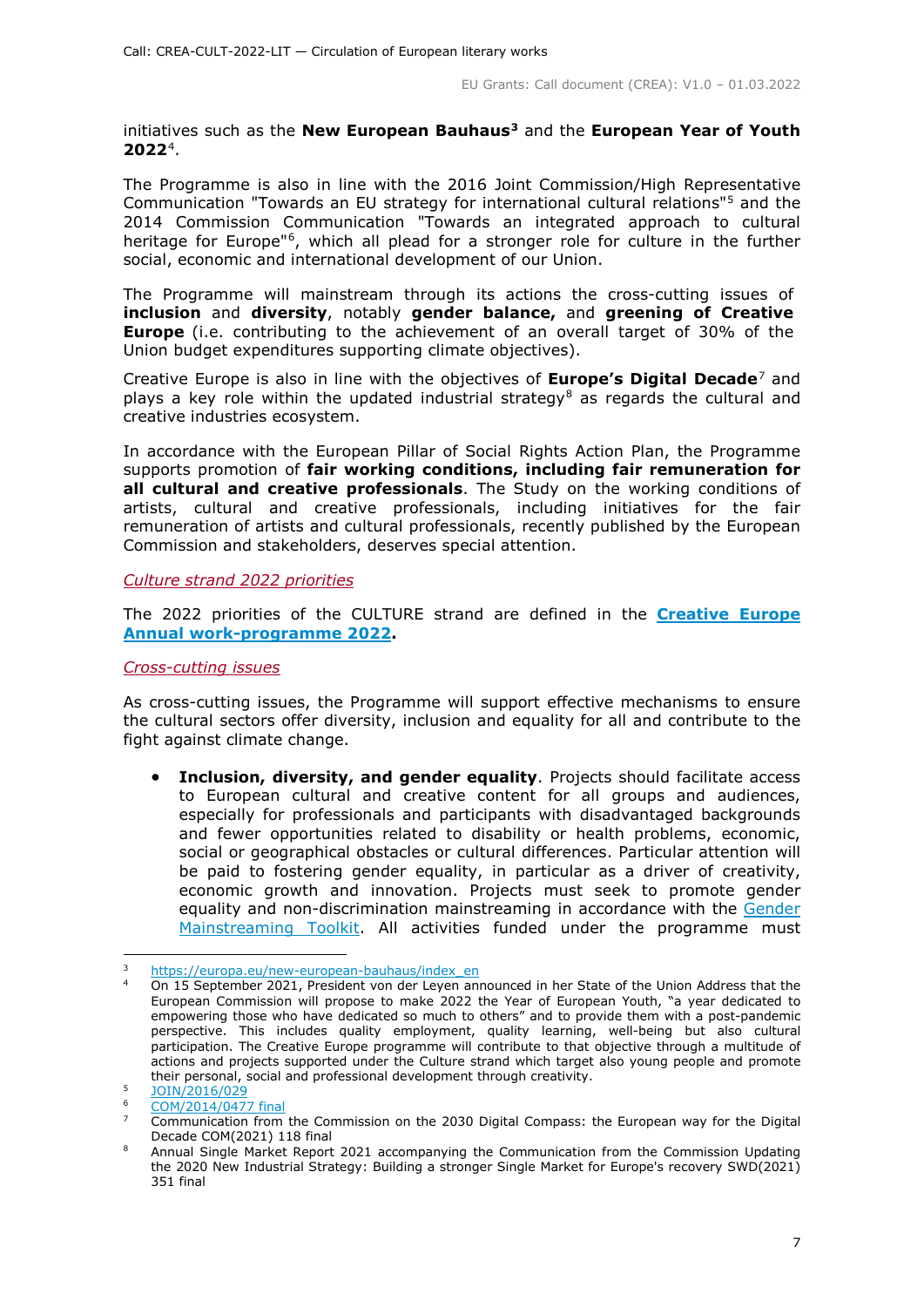incorporate a gender equality perspective and contribute to the equal empowerment of women and men, ensuring that they achieve their full potential and benefit from the same rights.

• **Environment and the fight against climate change**. The cultural and creative sectors should contribute to the European Green Deal, in particular, by encouraging its operators to adopt more environmentally sustainable practices and, by this, to contribute to the achievement of the overall target of 30% of the Union budget expenditures supporting climate objectives. Culture can play an important role in the green transition through awareness-raising, learning, communication and in the sharing of knowledge and good practices, and has the potential to develop innovative ways of tackling environmental challenges.

## <span id="page-7-0"></span>**2. Objectives — Themes and priorities — Activities that can be funded — Expected impact**

## <span id="page-7-1"></span>*Objectives*

This action will support projects that will translate, publish, distribute and promote works of fiction.

#### <span id="page-7-2"></span>*Themes and priorities (scope)*

- strengthening the transnational circulation and diversity of European literary works;
- encouraging the translation and promotion of works of fiction written in lesserused languages to increase their circulation to larger markets in Europe and beyond;
- reaching new audiences;
- strengthening the competitiveness of the book sector by encouraging cooperation within the book value chain.

## <span id="page-7-3"></span>*Activities that can be funded (scope)*

Translation, publication, promotion and distribution of literary works of fiction as well as activities to help the sales of translation rights in Europe and beyond.

The proposed activities should be grouped, in the application form Part B, in coherent work packages (i.e. major sub-division of the project). Each work package must have a corresponding list of activities, deliverables, milestones and critical risks (see section 10).

## <span id="page-7-4"></span>*Expected impact*

The action will support around 40 projects, implemented either by a single entity (mono-beneficiary) or by a grouping of organisations (multi-beneficiary).

Each project must be based on a sound editorial and promotional strategy covering a package of at least 5 eligible works of fiction translated from and into eligible languages, and must include the following elements:

- the proposed package contributes to the diversity of literature in the target country (or countries) by including works of fiction from countries that are underrepresented, and in particular works written in lesser-used languages;
- the distribution strategy ensures wide and easy access to the works for the general public;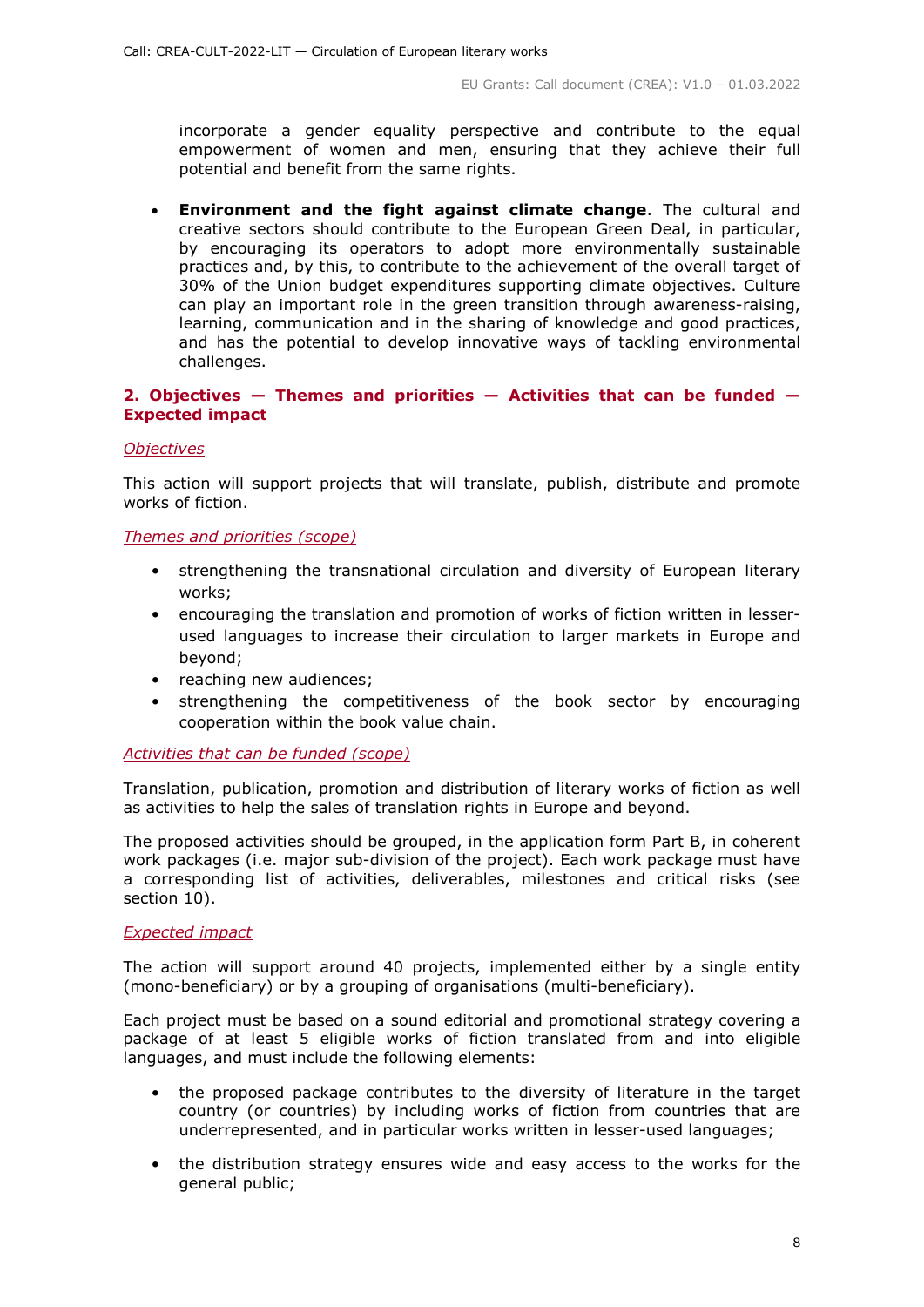- the promotion strategy contributes to an enlargement and renewal of the audience;
- the project encourages collaboration between authors, translators, publishers, distributors, booksellers, libraries, festivals, literary events, etc.;
- the project contributes to raising the profile of translators and respects the principle of fair remuneration;
- the project addresses the cross-cutting issues (see Background for details).

In this context, the report "Translators on the cover"<sup>9</sup> established by the "Translation and Multilingualism" OMC working group of European experts under the Work plan for culture 2019-2022 deserves special attention.

In addition, attention will be paid projects which address the emerging priorities as mentioned in the Background section. In particular, a special attention will be paid to projects which will refer to the European Year of Youth 2022: i.e. projects that actively include and engage with young people, from creation to reading, promotion and distribution, as end-users and/or actors.

## <span id="page-8-0"></span>**3. Available budget**

The available call budget is **EUR 5 000 000**.

Specific budget information per topic can be found in the table below.

| <b>Topic</b>                              | <b>Topic budget</b>  |
|-------------------------------------------|----------------------|
| Circulation of European<br>literary works | <b>EUR 5 000 000</b> |

We reserve the right not to award all available funds, depending on the proposals received and the results of the evaluation.

## <span id="page-8-1"></span>**4. Timetable and deadlines**

| Timetable and deadlines (indicative) |                                          |  |  |  |  |
|--------------------------------------|------------------------------------------|--|--|--|--|
| Call opening:                        | 01 March 2022                            |  |  |  |  |
| Deadline for submission:             | 31 May 2022 - 17:00:00 CET<br>(Brussels) |  |  |  |  |
| Evaluation:                          | June - August 2022                       |  |  |  |  |
| Information on evaluation results:   | September 2022                           |  |  |  |  |
| GA signature:                        | October – December 2022                  |  |  |  |  |

## <span id="page-8-2"></span>**5. Admissibility and documents**

<span id="page-8-3"></span> <sup>9</sup> Translators on the cover - [Publications Office of the EU \(europa.eu\)](https://op.europa.eu/en/publication-detail/-/publication/a4059b86-8317-11ec-8c40-01aa75ed71a1/language-en)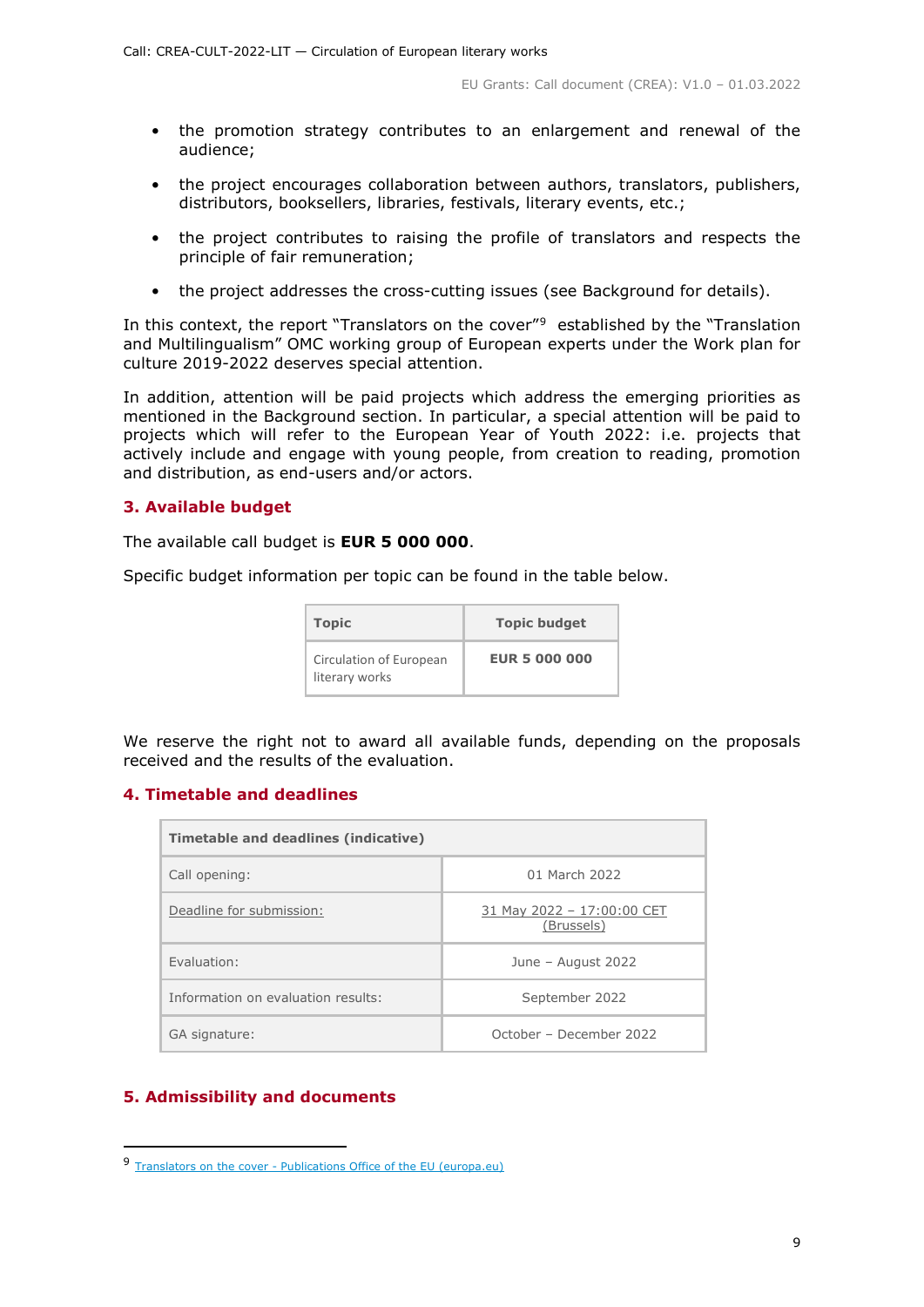Proposals must be submitted before the **call deadline** *(see timetable section 4)*.

Proposals must be submitted **electronically** via the Funding & Tenders Portal Electronic Submission System (accessible via the Topic page in the [Search Funding &](https://ec.europa.eu/info/funding-tenders/opportunities/portal/screen/opportunities/topic-search;freeTextSearchKeyword=;typeCodes=0,1;statusCodes=31094501,31094502,31094503;programCode=null;programDivisionCode=null;focusAreaCode=null;crossCuttingPriorityCode=null;callCode=Default;sortQuery=openingDate;orderBy=asc;onlyTenders=false;topicListKey=topicSearchTablePageState)  [Tenders](https://ec.europa.eu/info/funding-tenders/opportunities/portal/screen/opportunities/topic-search;freeTextSearchKeyword=;typeCodes=0,1;statusCodes=31094501,31094502,31094503;programCode=null;programDivisionCode=null;focusAreaCode=null;crossCuttingPriorityCode=null;callCode=Default;sortQuery=openingDate;orderBy=asc;onlyTenders=false;topicListKey=topicSearchTablePageState) section). Paper submissions are NOT possible.

Proposals (including annexes and supporting documents) must be submitted using the forms provided *inside* the Submission System (**A**) NOT the documents available on the Topic page — they are only for information).

Proposals must be **complete** and contain all the requested information and all required annexes and supporting documents:

- Application Form Part A  $-$  contains administrative information about the participants (future coordinator, beneficiaries and affiliated entities) and the summarised budget for the project *(to be filled in directly online)*
- − Application Form Part B contains the technical description of the project *(to be downloaded from the Portal Submission System, completed and then assembled and re-uploaded)*
- − Part C *(to be filled in directly online)* containing additional project data
- − **mandatory annexes and supporting documents** *(to be uploaded)*:
	- − detailed budget table/calculator *(template available in the Submission System)*
	- − CVs (standard) of core project team
	- − activity reports of last year: not applicable
	- − list of previous projects (key projects for the last 4 years) *(template available in Part B)*
	- − other annexes:
		- *List of publications (mandatory template to be downloaded)*
		- *Declaration on publications (mandatory template to be downloaded)*
		- *CVs or biographies of translators*

Please be aware that since the detailed budget table serves as the basis for fixing the lump sums for the grants (and since lump sums must be reliable proxies for the actual costs of a project), the costs you include MUST comply with the basic eligibility conditions for EU actual cost grants *(see AGA — [Annotated Grant Agreement, art 6\)](https://ec.europa.eu/info/funding-tenders/opportunities/docs/2021-2027/common/guidance/aga_en.pdf)*. This is particularly important for purchases and subcontracting, which must comply with best value for money (or if appropriate the lowest price) and be free of any conflict of interests. If the budget table contains ineligible costs, the grant may be reduced (even later on during the project implementation or after their end).

At proposal submission, you will have to confirm that you have the **mandate to act** for all applicants. Moreover, you will have to confirm that the information in the application is correct and complete and that the participants comply with the conditions for receiving EU funding (especially eligibility, financial and operational capacity, exclusion, etc.). Before signing the grant, each beneficiary and affiliated entity will have to confirm this again by signing a declaration of honour (DoH). Proposals without full support will be rejected.

Your application must be **readable, accessible and printable**.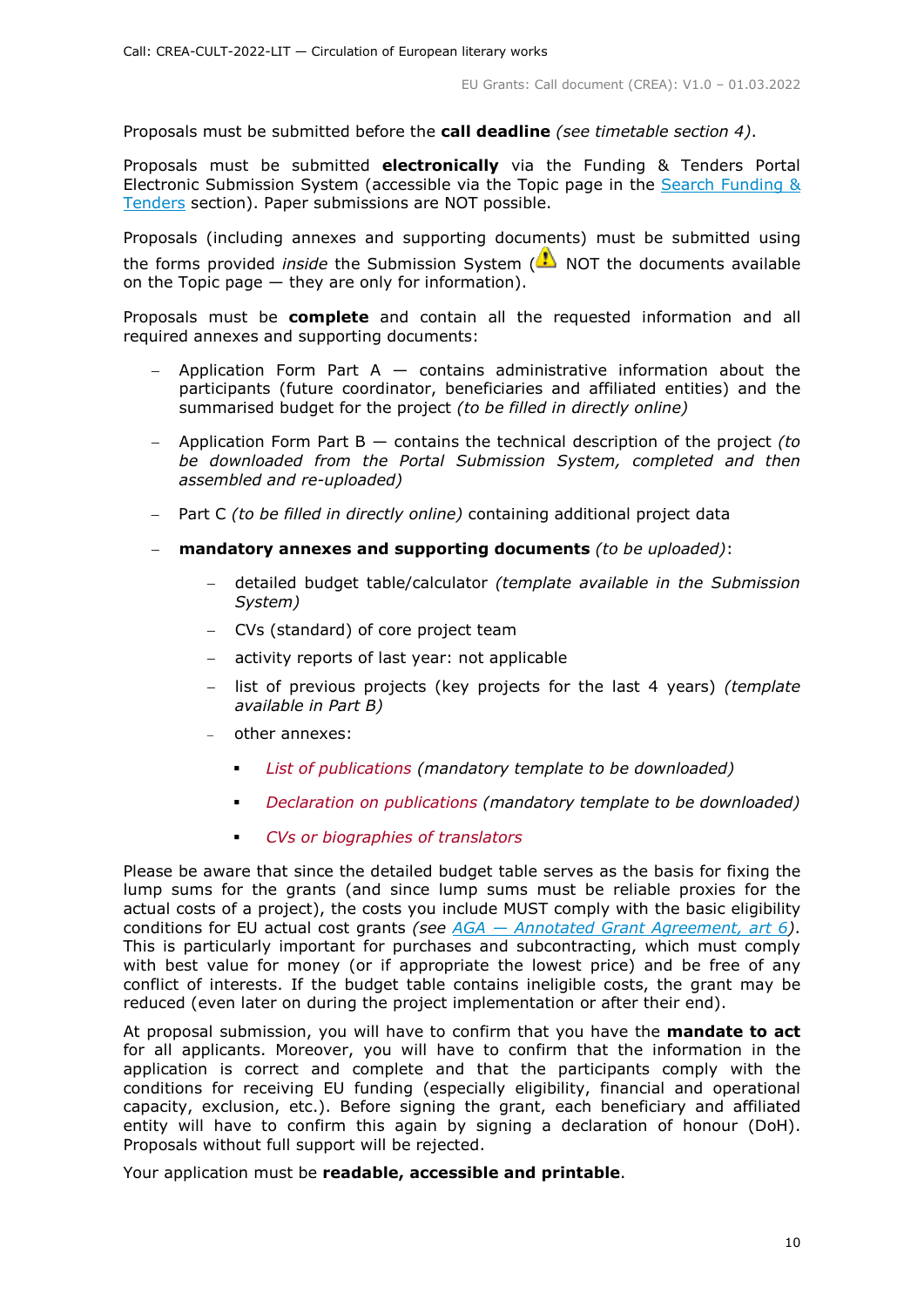Proposals are limited to maximum **70 pages** (Part B). Evaluators will not consider any additional pages.

You may be asked at a later stage for further documents *(for legal entity validation, financial capacity check, bank account validation, etc.)*.

**For more information about the submission process (including IT aspects), consult** the **Online Manual**.

## <span id="page-10-0"></span>**6. Eligibility**

## <span id="page-10-1"></span>*Eligible participants (eligible countries)*

In order to be eligible, the applicants (beneficiaries and affiliated entities) must:

- − be legal entities (public or private bodies)
- − be established in one of the eligible countries, i.e.:
	- − Creative Europe Participating Countries:
		- EU Member States (including overseas countries and territories (OCTs))
		- − non-EU countries:
			- − listed EEA countries and countries associated to the Creative Europe Programme or countries which are in ongoing negotiations for an association agreement and where the agreement enters into force before grant signature (list of [participating countries\)](https://ec.europa.eu/info/funding-tenders/opportunities/docs/2021-2027/crea/guidance/list-3rd-country-participation_crea_en.pdf)
- − other eligibility conditions:
	- − Applicants must have had a legal existence for at least 2 years on the date of the deadline for submission of applications.
	- − Applicants must be active in the publishing and book sector.

Beneficiaries and affiliated entities must register in the [Participant Register](https://ec.europa.eu/info/funding-tenders/opportunities/portal/screen/how-to-participate/participant-register) — before submitting the proposal  $-$  and will have to be validated by the Central Validation Service (REA Validation). For the validation, they will be requested to upload documents showing legal status and origin.

Other entities may participate in other consortium roles, such as associated partners, subcontractors, third parties giving in-kind contributions, etc. *(see section 13)*.

## *Specific cases*

Natural persons — Natural persons are NOT eligible (with the exception of selfemployed persons, i.e. sole traders, where the company does not have legal personality separate from that of the natural person.

International organisations — International organisations are eligible. The rules on eligible countries do not apply to them.

Entities without legal personality  $-$  Entities which do not have legal personality under their national law may exceptionally participate, provided that their representatives have the capacity to undertake legal obligations on their behalf, and offer guarantees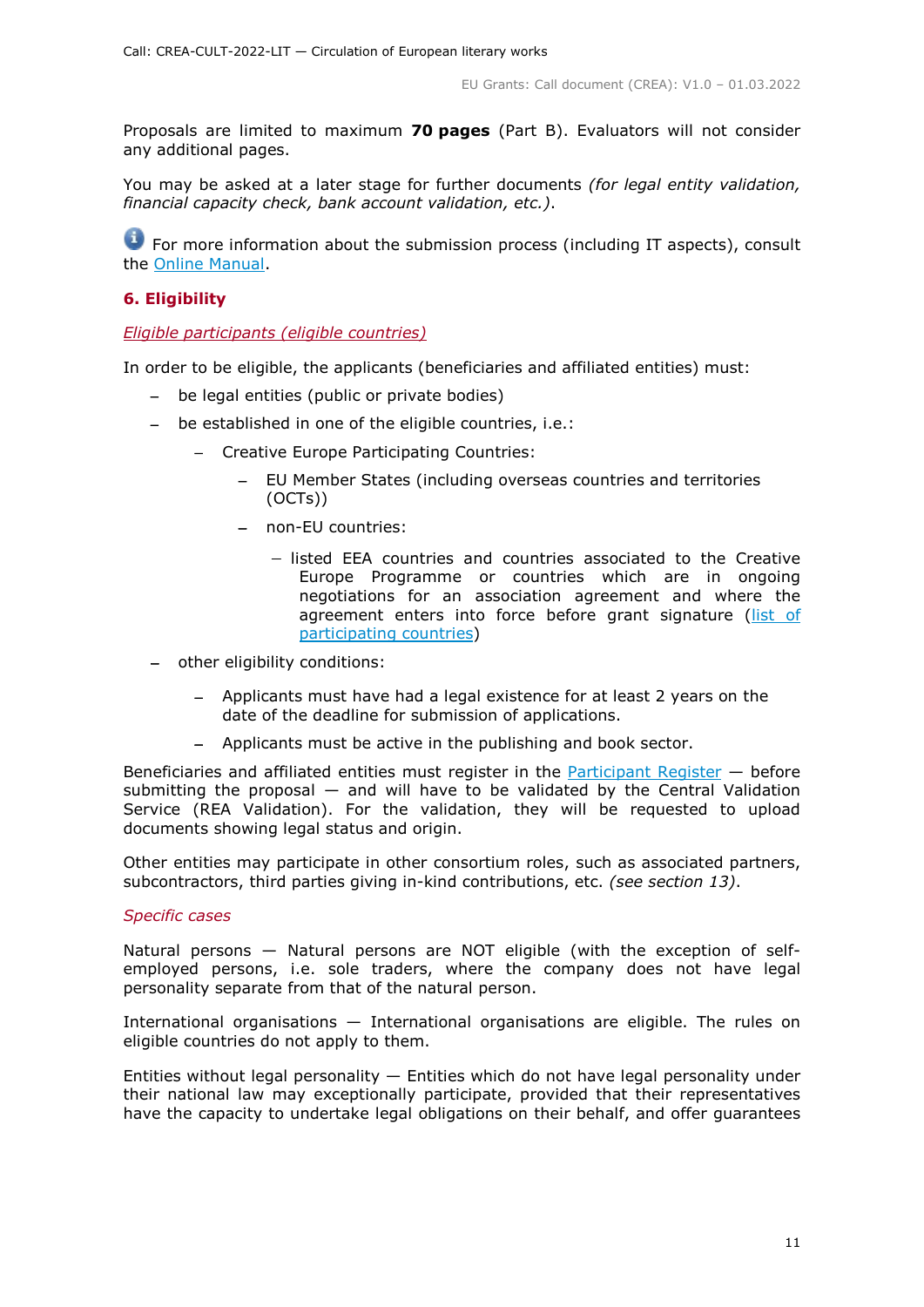for the protection of the EU financial interests equivalent to that offered by legal  $person<sup>10</sup>$  $person<sup>10</sup>$  $person<sup>10</sup>$ .

EU bodies — EU bodies (with the exception of the European Commission Joint Research Centre) can NOT be part of the consortium.

Associations and interest groupings — Entities composed of members may participate

as 'sole beneficiaries' or 'beneficiaries without legal personality'<sup>[11](#page-11-3)</sup>. **The Please note that** if the action will be implemented by the members, they should also participate (either as beneficiaries or as affiliated entities, otherwise their costs will NOT be eligible).

Countries currently negotiating association agreements — Beneficiaries from countries with ongoing negotiations *(see list above)* may participate in the call and can sign grants if the negotiations are concluded before grant signature (with retroactive effect, if provided in the agreement).

EU restrictive measures — Special rules apply for certain entities *(e.g. entities subject to [EU restrictive measures](http://www.sanctionsmap.eu/) under Article 29 of the Treaty on the European Union (TEU) and Article 215 of the Treaty on the Functioning of the EU (TFEU)[12](#page-11-4) and entities covered by Commission Guidelines No [2013/C 205/05](http://eur-lex.europa.eu/LexUriServ/LexUriServ.do?uri=OJ:C:2013:205:FULL:EN:PDF)[13\)](#page-11-5)*. Such entities are not eligible to participate in any capacity, including as beneficiaries, affiliated entities, associated partners, subcontractors or recipients of financial support to third parties (if any).

For more information, *see [Rules for Legal Entity Validation, LEAR Appointment and](https://ec.europa.eu/info/funding-tenders/opportunities/docs/2021-2027/common/guidance/rules-lev-lear-fca_en.pdf)  [Financial Capacity Assessment](https://ec.europa.eu/info/funding-tenders/opportunities/docs/2021-2027/common/guidance/rules-lev-lear-fca_en.pdf)*.

<span id="page-11-0"></span>*Consortium composition*

Both applications by single applicants and proposals submitted by a consortium are allowed.

A consortium must be of at least 2 applicants (beneficiaries; not affiliated entities).

## <span id="page-11-1"></span>*Eligible activities*

Eligible activities are the ones set out in section 2 above.

Projects must comply with EU policy interests and priorities

Financial support to third parties is allowed for grants and prizes under the following conditions:

- − the calls must be open, published widely and conform to EU standards concerning transparency, equal treatment, conflict of interest and confidentiality;
- − the outcome of the call must be published on the participants' websites, including a description of the selected projects, award dates, project durations, and final recipient legal names and countries;
- − the calls must have a clear European dimension.

<span id="page-11-2"></span><sup>&</sup>lt;sup>10</sup> See Article 197(2)(c) EU Financial Regulation  $\frac{2018/1046}{21}$ .

For the definitions, see Articles  $187(2)$  and  $197(2)(c)$  EU Financial Regulation  $2018/1046$ .

<span id="page-11-4"></span><span id="page-11-3"></span>Please note that the EU Official Journal contains the official list and, in case of conflict, its content prevails over that of the EU Sanctions Map.

<span id="page-11-5"></span><sup>&</sup>lt;sup>13</sup> Commission guidelines No  $\frac{2013}{C}$  205/05 on the eligibility of Israeli entities and their activities in the territories occupied by Israel since June 1967 for grants, prizes and financial instruments funded by the EU from 2014 onwards (OJEU C 205 of 19.07.2013, pp. 9-11).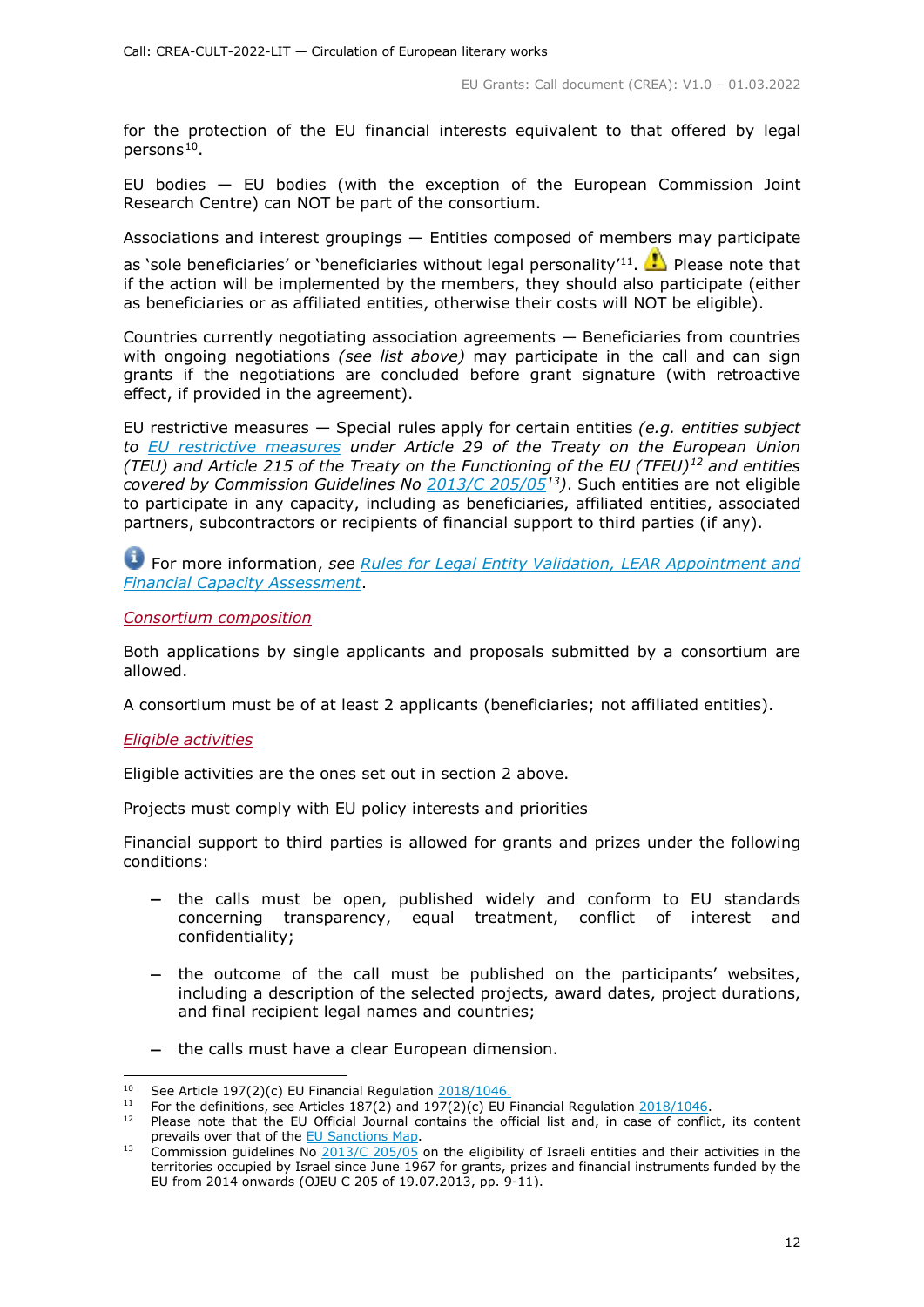Financial support to third parties will be accepted in projects which require it as part of the implementation of the action.

Your project application must clearly specify why financial support to third parties is needed, how it will be managed and provide a list of the different types of activities for which a third party may receive financial support. The proposal must also clearly describe the results to be obtained.

#### <span id="page-12-0"></span>*Eligible projects*

Each project must include at least 5 eligible works of fiction translated from and into eligible languages.

#### <span id="page-12-1"></span>*Eligible languages*

- The source language and target language must be one of the "officially recognised languages" of the eligible countries. "Officially recognised languages" are those defined by the Constitution or any relevant law of the respective country.
- − Translation from Latin and Ancient Greek into officially recognised languages are eligible.
- Translation must have a transnational dimension; hence, the translation of national literature from one official language into another official language of the same country is not eligible if there is no distribution strategy outside the country in question.

#### <span id="page-12-2"></span>*Eligible original works to be translated*

- − Works of fiction<sup>14</sup>, irrespective of their literary genre or format (print or digital book (including audiobook), such as novel, short story, theatre and radio play, poetry, comic book and youth literature.
- − Works must already be published.
- − Works must be written by authors who are nationals of, residents in, or recognised as part of the literary heritage of an eligible country.
- − Works must not be already translated into the target language, unless a new translation corresponds to a clearly assessed need.

## <span id="page-12-3"></span>*Duration*

Projects should not normally exceed 36 months (extensions are possible, if duly justified and through an amendment).

## <span id="page-12-4"></span>*Ethics*

Projects must comply with:

− highest ethical standards and

<span id="page-12-5"></span><sup>&</sup>lt;sup>14</sup> Non-fiction works are not eligible. Non-fiction works include autobiographies, biographies, or essays without fictional elements; tourist guides; works in the field of humanities and social sciences (such as history, philosophy, economy, etc.) and works related to other sciences (such as physics, mathematics, etc.).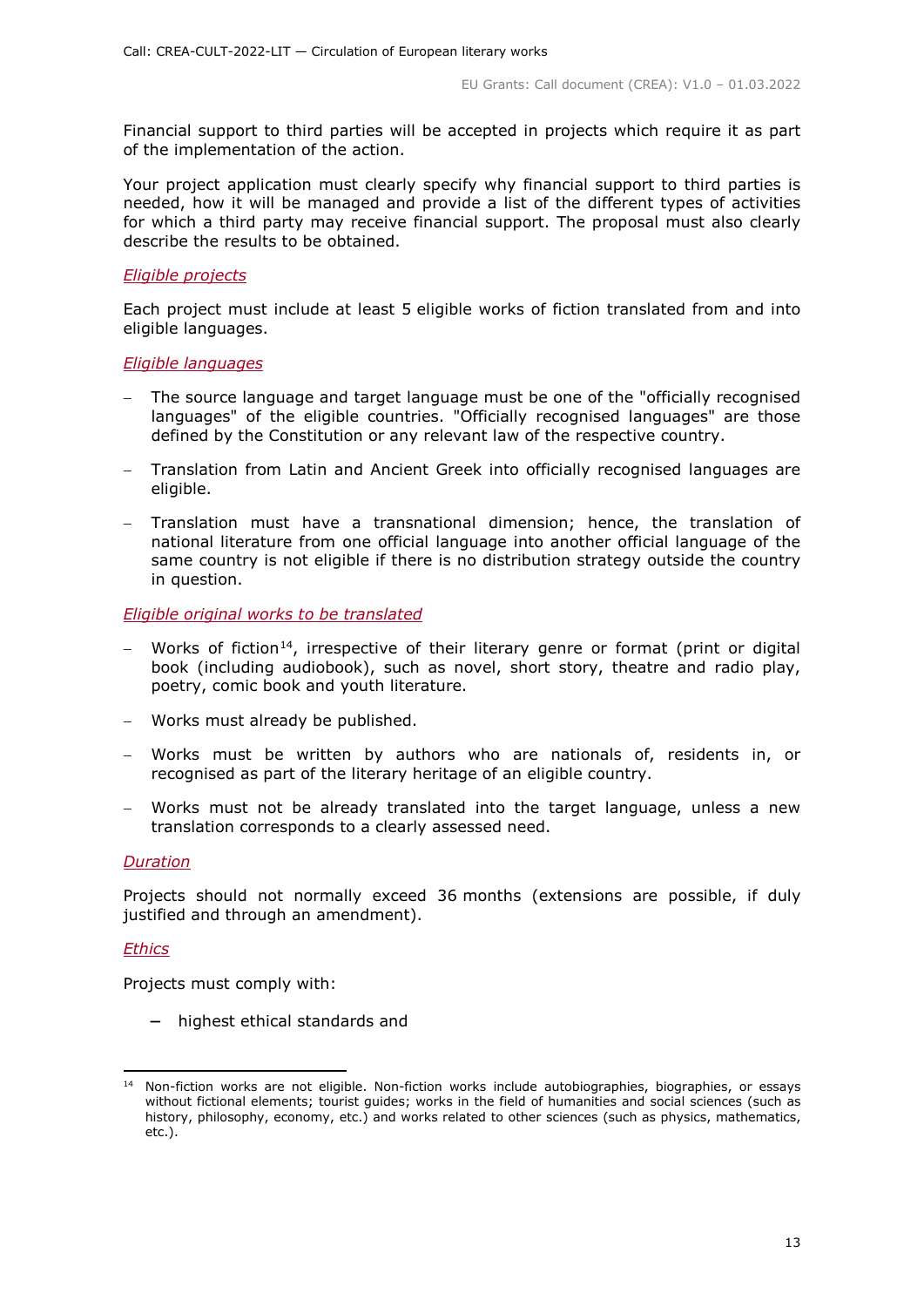− applicable EU, international and national law.

They may not include pornographic or racist material or advocate violence.

## <span id="page-13-0"></span>**7. Financial and operational capacity and exclusion**

## <span id="page-13-1"></span>*Financial capacity*

Applicants must have **stable and sufficient resources** to successfully implement the projects and contribute their share. Organisations participating in several projects must have sufficient capacity to implement all these projects.

The financial capacity check will be carried out on the basis of the documents you will be requested to upload in the [Participant Register](https://ec.europa.eu/info/funding-tenders/opportunities/portal/screen/how-to-participate/participant-register) during grant preparation *(e.g. profit and loss account and balance sheet, business plan, audit report produced by an approved external auditor, certifying the accounts for the last closed financial year, etc)*. The analysis will be based on neutral financial indicators, but will also take into account other aspects, such as dependency on EU funding and deficit and revenue in previous years.

The check will normally be done for all beneficiaries, except:

- − public bodies (entities established as public body under national law, including local, regional or national authorities) or international organisations
- − entities active in cultural and creative sectors that have received over 50% of their annual revenue from public sources over the last two years
- − if the individual requested grant amount is not more than EUR 60 000.

If needed, it may also be done for affiliated entities.

If we consider that your financial capacity is not satisfactory, we may require:

- − further information
- − an enhanced financial responsibility regime, i.e. joint and several responsibility for all beneficiaries or joint and several liability of affiliated entities *(see below, section 10)*
- − prefinancing paid in instalments
- − (one or more) prefinancing guarantees *(see below, section 10)*
- or
- − propose no prefinancing
- − request that you are replaced or, if needed, reject the entire proposal.

For more information, *see Rules for [Legal Entity Validation, LEAR Appointment and](https://ec.europa.eu/info/funding-tenders/opportunities/docs/2021-2027/common/guidance/rules-lev-lear-fca_en.pdf)  [Financial Capacity Assessment](https://ec.europa.eu/info/funding-tenders/opportunities/docs/2021-2027/common/guidance/rules-lev-lear-fca_en.pdf)*.

## <span id="page-13-2"></span>*Operational capacity*

Applicants must have the **know-how, qualifications** and **resources** to successfully implement the projects and contribute their share (including sufficient experience in projects of comparable size and nature).

This capacity will be assessed together with the 'Project Management' award criterion, on the basis of the competence and experience of the applicants and their project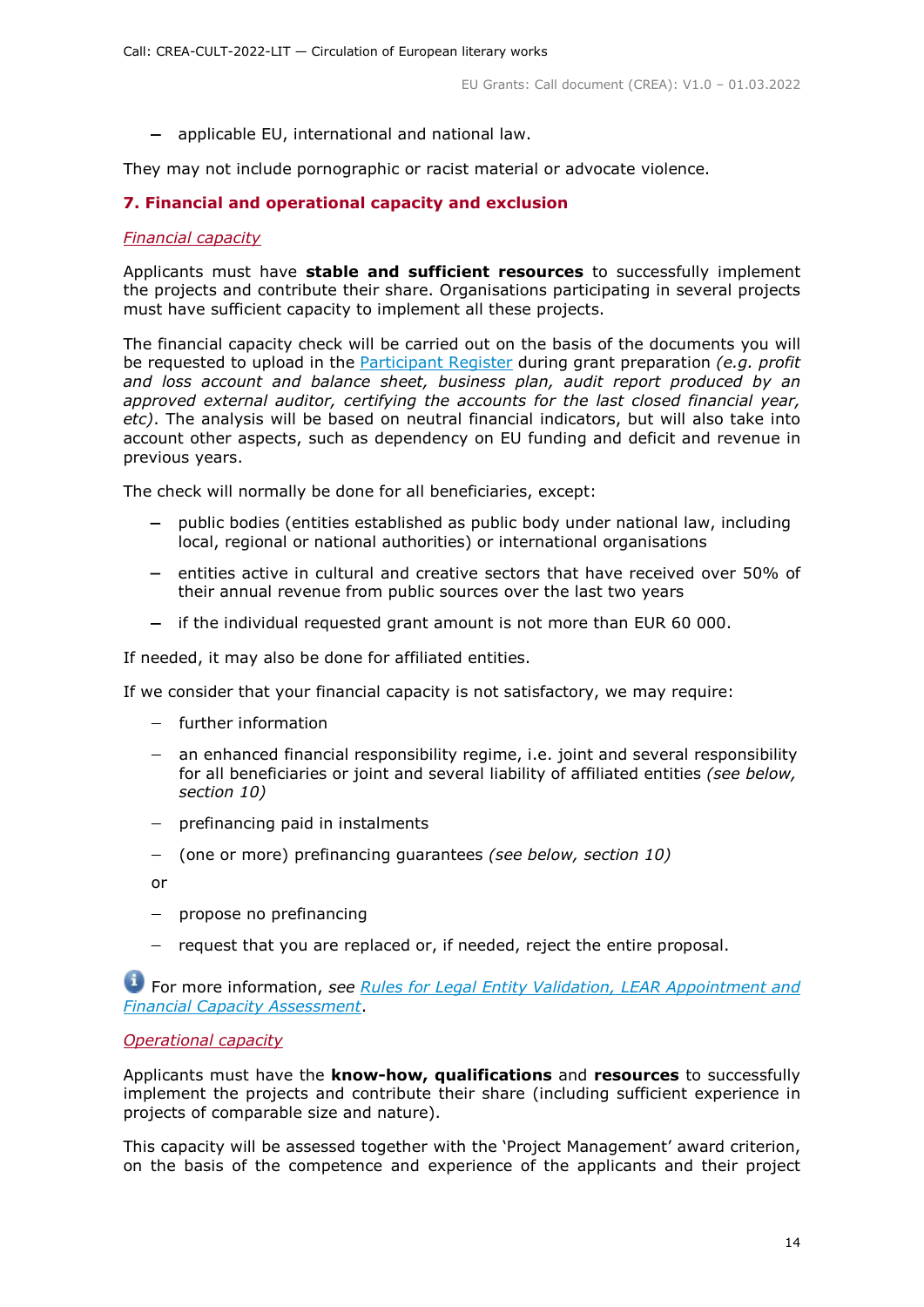teams, including operational resources (human, technical and other) or, exceptionally, the measures proposed to obtain it by the time the task implementation starts.

If the evaluation of the award criterion is positive, the applicants are considered to have sufficient operational capacity.

Applicants will have to show their capacity via the following:

- − general profiles (qualifications and experiences) of the staff responsible for managing and implementing the project
- − description of the consortium participants
- − list of previous projects (key projects for the last 4 years)
- − List of publications and Declaration on publications *(to be downloaded)*
- − Declaration on publications *(to be downloaded)*
- − CVs or biographies of translators

Additional supporting documents may be requested, if needed to confirm the operational capacity of any applicant.

Public bodies, Member State organisations, international organisations and entities active in cultural and creative sectors that have received over 50% of their annual revenue from public sources over the last two years are exempted from the operational capacity check.

#### <span id="page-14-0"></span>*Exclusion*

Applicants which are subject to an **EU exclusion decision** or in one of the following **exclusion situations** that bar them from receiving EU funding can NOT participate<sup>15</sup>:

- bankruptcy, winding up, affairs administered by the courts, arrangement with creditors, suspended business activities or other similar procedures (including procedures for persons with unlimited liability for the applicant's debts)
- in breach of social security or tax obligations (including if done by persons with unlimited liability for the applicant's debts)
- − guilty of grave professional misconduct<sup>[16](#page-14-2)</sup> (including if done by persons having powers of representation, decision-making or control, beneficial owners or persons who are essential for the award/implementation of the grant)
- − committed fraud, corruption, links to a criminal organisation, money laundering, terrorism-related crimes (including terrorism financing), child labour or human trafficking (including if done by persons having powers of representation, decision-making or control, beneficial owners or persons who are essential for the award/implementation of the grant)
- shown significant deficiencies in complying with main obligations under an EU procurement contract, grant agreement, prize, expert contract, or similar (including if done by persons having powers of representation, decision-making or control, beneficial owners or persons who are essential for the award/implementation of the grant)

<span id="page-14-2"></span><span id="page-14-1"></span> <sup>15</sup> See Articles <sup>136</sup> and 141 of EU Financial Regulation [2018/1046.](https://eur-lex.europa.eu/legal-content/EN/ALL/?uri=CELEX:32018R1046&qid=1535046024012)

Professional misconduct includes: violation of ethical standards of the profession, wrongful conduct with impact on professional credibility, false declarations/misrepresentation of information, participation in a cartel or other agreement distorting competition, violation of IPR, attempting to influence decision-making processes or obtain confidential information from public authorities to gain advantage.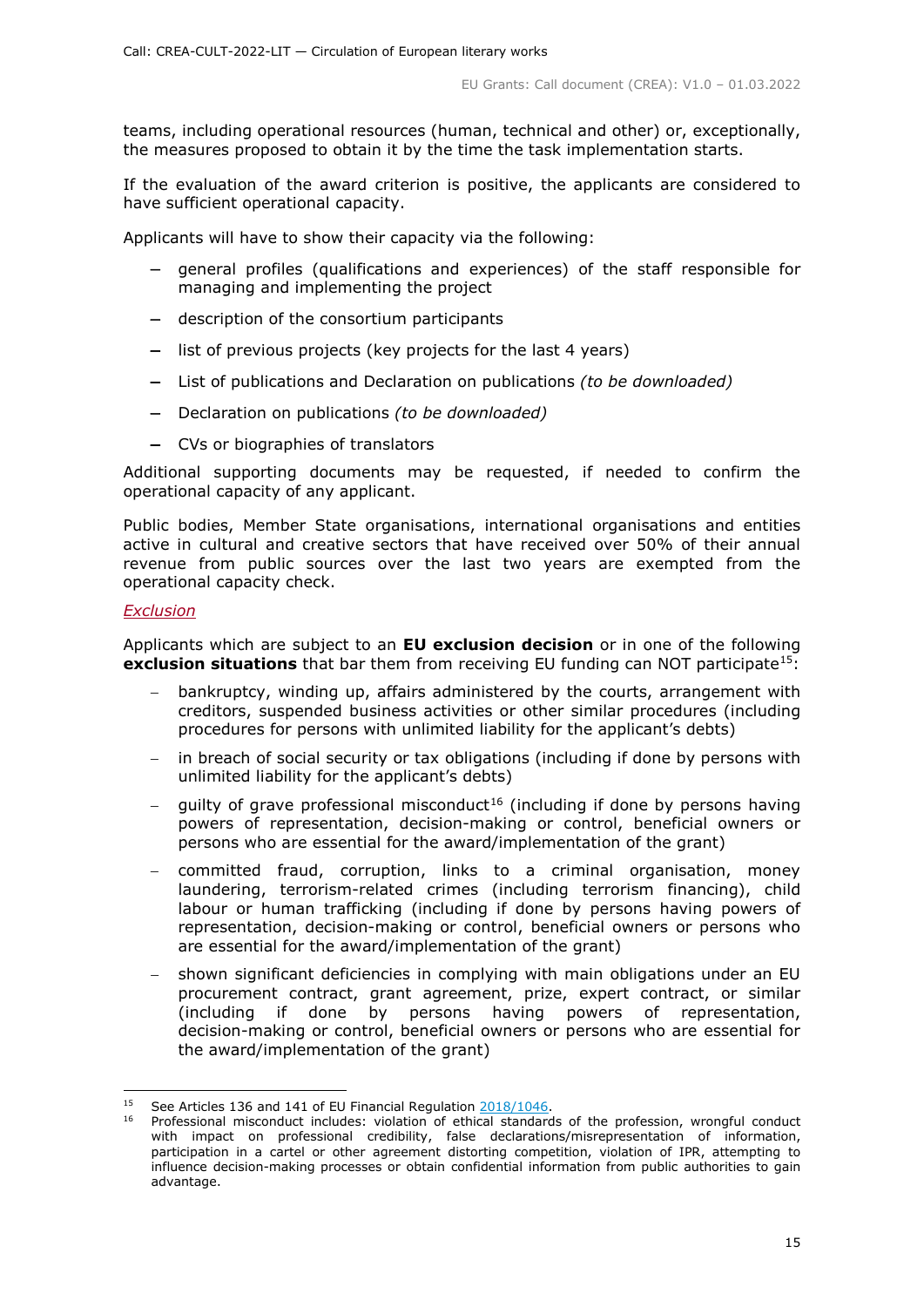- − guilty of irregularities within the meaning of Article 1(2) of Regulation No [2988/95](http://eur-lex.europa.eu/legal-content/EN/ALL/?uri=CELEX:31995R2988&qid=1501598622514) (including if done by persons having powers of representation, decisionmaking- or control, beneficial owners or persons who are essential for the award/implementation of the grant)
- − created under a different jurisdiction with the intent to circumvent fiscal, social or other legal obligations in the country of origin or created another entity with this purpose (including if done by persons having powers of representation, decision-making or control, beneficial owners or persons who are essential for the award/implementation of the grant).

Applicants will also be refused if it turns out that $17$ :

- − during the award procedure they misrepresented information required as a condition for participating or failed to supply that information
- − they were previously involved in the preparation of the call and this entails a distortion of competition that cannot be remedied otherwise (conflict of interest).

## <span id="page-15-0"></span>**8. Evaluation and award procedure**

The proposals will have to follow the **standard submission and evaluation procedure** (one-stage submission + one-step evaluation).

An **evaluation committee** (assisted by independent outside experts) will assess all applications. Proposals will first be checked for formal requirements (admissibility, and eligibility, *see sections 5 and 6*). Proposals found admissible and eligible will be evaluated (for each topic) against the operational capacity and award criteria *(see sections 7 and 9)* and then ranked according to their scores.

For proposals with the same score (within a topic) a **priority order** will be determined according to the following approach:

Successively for every group of *ex aequo* proposals, starting with the highest scored group, and continuing in descending order:

- 1) The ex-aequo proposals within the same topic will be prioritised according to the scores they have been awarded for the award criterion 'Relevance'. When these scores are equal, priority will be based on their scores for the criterion 'Dissemination'. When these scores are equal, priority will be based on their scores for the criterion 'Quality of content and activities'.
- 2) If this does not allow to determine the priority, a further prioritisation can be done by considering the overall project portfolio and the creation of positive synergies between projects, or other factors related to the objectives of the call. These factors will be documented in the panel report.

All proposals will be informed about the evaluation result (**evaluation result letter**). Successful proposals will be invited for grant preparation; other ones will be put on the reserve list or rejected.

 $\triangle$  No commitment for funding  $-$  Invitation to grant preparation does NOT constitute a formal commitment for funding. We will still need to make various legal checks before grant award: *legal entity validation, financial capacity, exclusion check, etc*.

<span id="page-15-1"></span><sup>&</sup>lt;sup>17</sup> See Article 141 EU Financial Regulation [2018/1046.](https://eur-lex.europa.eu/legal-content/EN/ALL/?uri=CELEX:32018R1046&qid=1535046024012)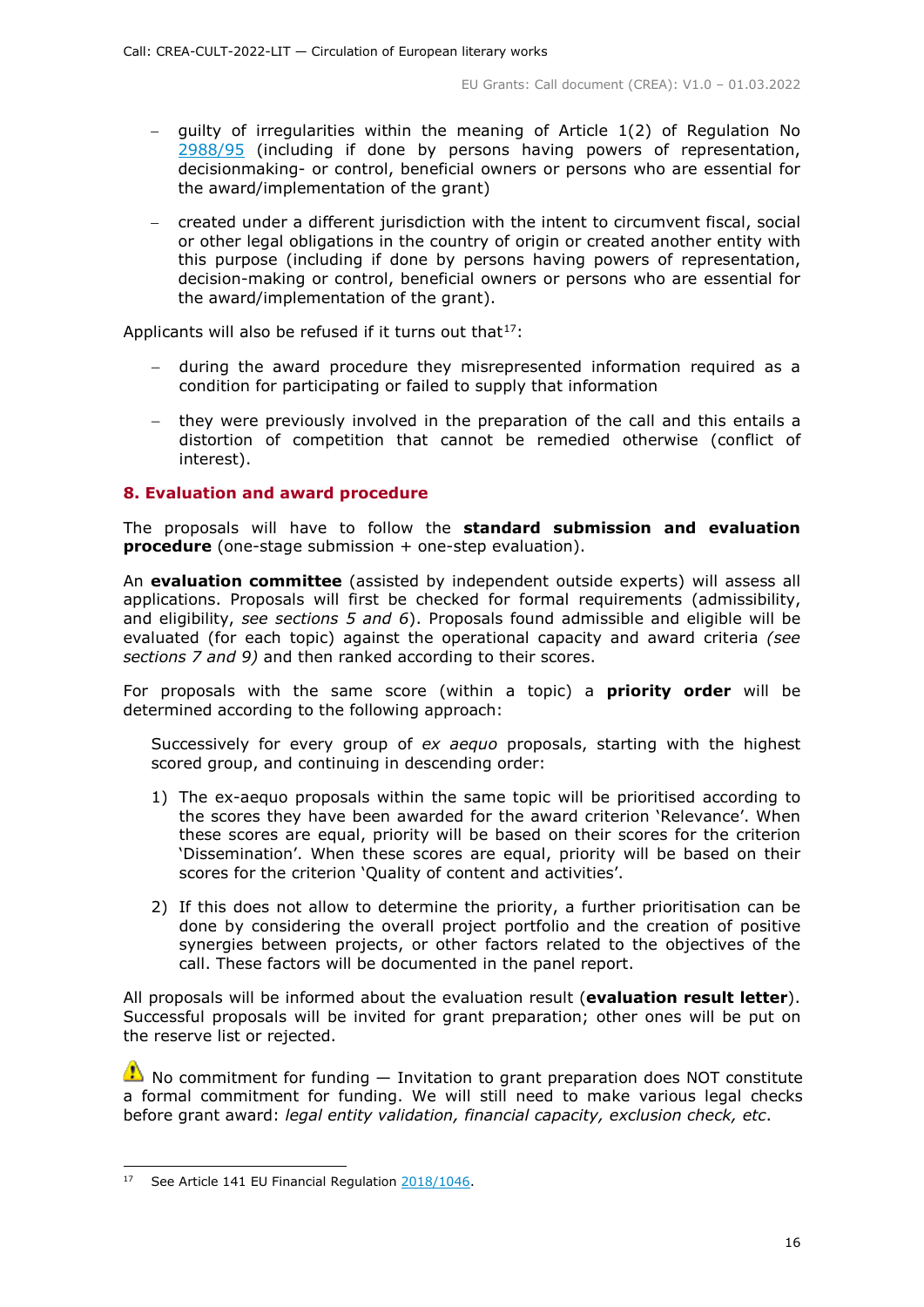**Grant preparation** will involve a dialogue in order to fine-tune technical or financial aspects of the project and may require extra information from your side. It may also include adjustments to the proposal to address recommendations of the evaluation committee or other concerns. Compliance will be a pre-condition for signing the grant.

If you believe that the evaluation procedure was flawed, you can submit a **complaint** (following the deadlines and procedures set out in the evaluation result letter). Please note that notifications which have not been opened within 10 days after sending, are considered to have been accessed and that deadlines will be counted from opening/access *(see also [Funding & Tenders Portal Terms and Conditions\)](https://ec.europa.eu/info/funding-tenders/opportunities/docs/2021-2027/common/ftp/tc_en.pdf)*. Please also be aware that for complaints submitted electronically, there may be character limitations.

## <span id="page-16-0"></span>**9. Award criteria**

The **award criteria** for this call are as follows:

#### **Relevance** (30 points):

This criterion will take into account the extent to which the proposal:

- is relevant to the **objectives and priorities** of the call and has, in particular, the potential to increase the diversity of European literature in the targeted countries;
- is based on a sound and adequate **needs** analysis and complements other actions;
- addresses **cross-cutting issues**, emerging annual priorities and refers to the European Year of Youth 2022;
- brings the **European added value** (i.e. transnational character of the actions and activities which complement regional, national, international and other Union programmes and policies) and will contribute to the circulation of European works of fiction.

## **Quality of content and activities** (30 points):

This criterion will take into account the extent to which:

- the proposed concept and methodologies (including the editorial strategy) are appropriate for achieving the project's objectives;
- the target groups will benefit from the project and the effect on them;
- the project design is consistent and coherent, and feasible within the proposed time frame;
- the distribution strategy has the potential to ensure an easy access to the translated works .

## **Project management** (20 points):

This criterion will take into account the extent to which:

• the proposal includes effective mechanisms for coordination between the participating organisations and proposes an adequate management of the activities;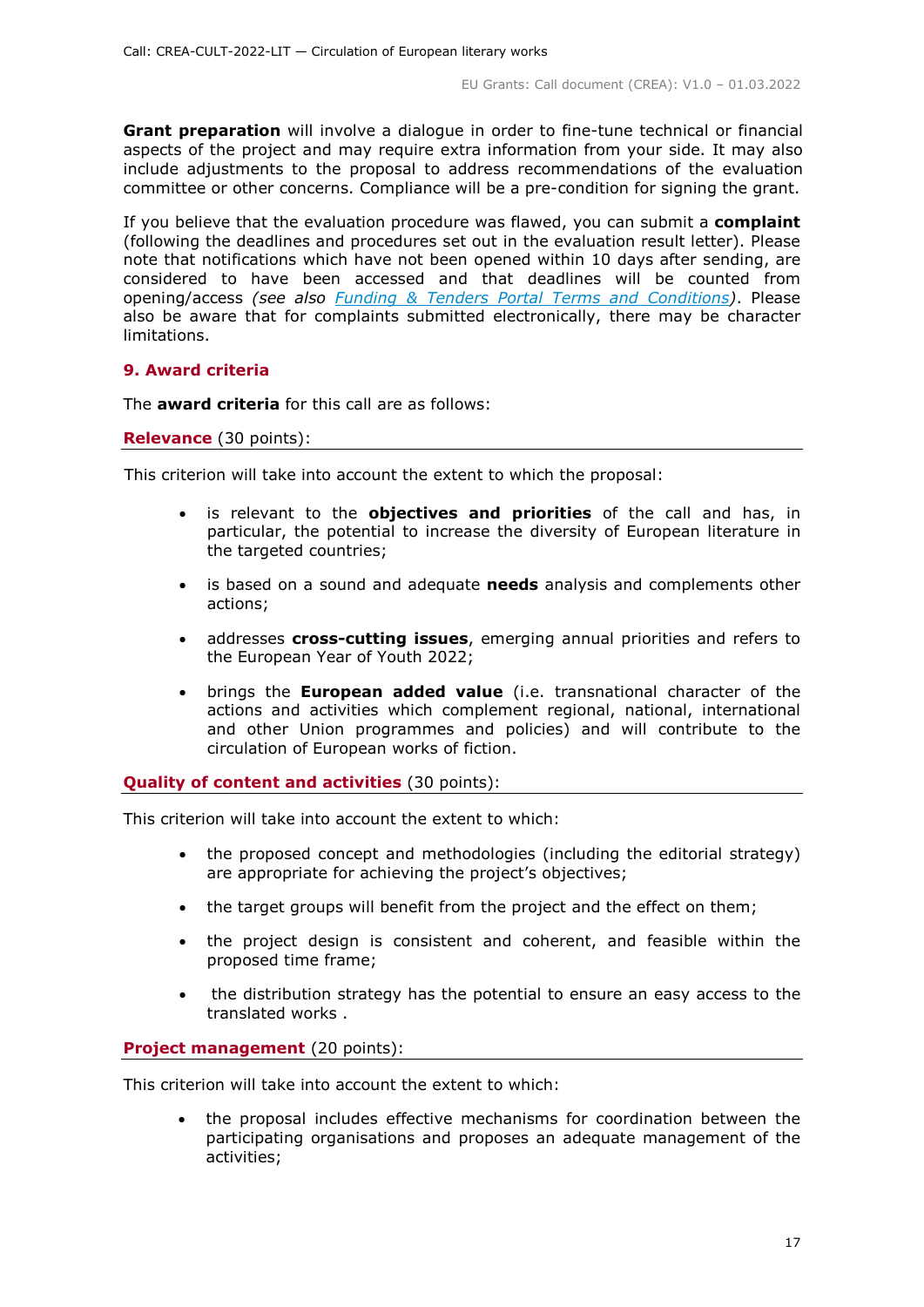- the project's budget is cost effective and allocates appropriate resources to each activity (sufficient/appropriate budget for proper implementation, best value for money, fair remuneration, etc.);
- the proposal involves the appropriate project teams, staff and outside resources (including know-how, qualifications and resources), to successfully implement the project;
- the measures planned to ensure project implementation are of high quality (including management, risk management, quality assurance and control, planning, monitoring and evaluation strategy).

## **Dissemination** (20 points):

This criterion will take into account the extent to which:

- the project triggers change and innovation;
- the communication and dissemination strategies have the potential to reach new audiences and positively impact the target groups and participating organisations, as well as the wider community, and guarantee the visibility of the Creative Europe Programme support;
- the proposal includes concrete and effective steps to ensure the sustainability of the project, and its capacity to have a lasting impact and produce results after the end of the action.

| <b>Award criteria</b>             | <b>Minimum</b><br>pass score | <b>Maximum</b><br>score |
|-----------------------------------|------------------------------|-------------------------|
| Relevance                         | 15                           | 30                      |
| Quality of content and activities | 15                           | 30                      |
| Project management                | 10                           | 20                      |
| Dissemination                     | 10                           | 20                      |
| <b>Overall (pass) scores</b>      | 70                           | 100                     |

Maximum points: 100 points.

Individual thresholds per criterion: 15/30, 15/30, 10/20 and 10/20 points.

Overall threshold: 70 points.

Proposals that pass the individual thresholds AND the overall threshold will be considered for funding — within the limits of the available call budget. Other proposals will be rejected.

## <span id="page-17-0"></span>**10. Legal and financial set-up of the Grant Agreements**

If you pass evaluation, your project will be invited for grant preparation, where you will be asked to prepare the Grant Agreement together with the EU Project Officer.

This Grant Agreement will set the framework for your grant and its terms and conditions, in particular concerning deliverables, reporting and payments.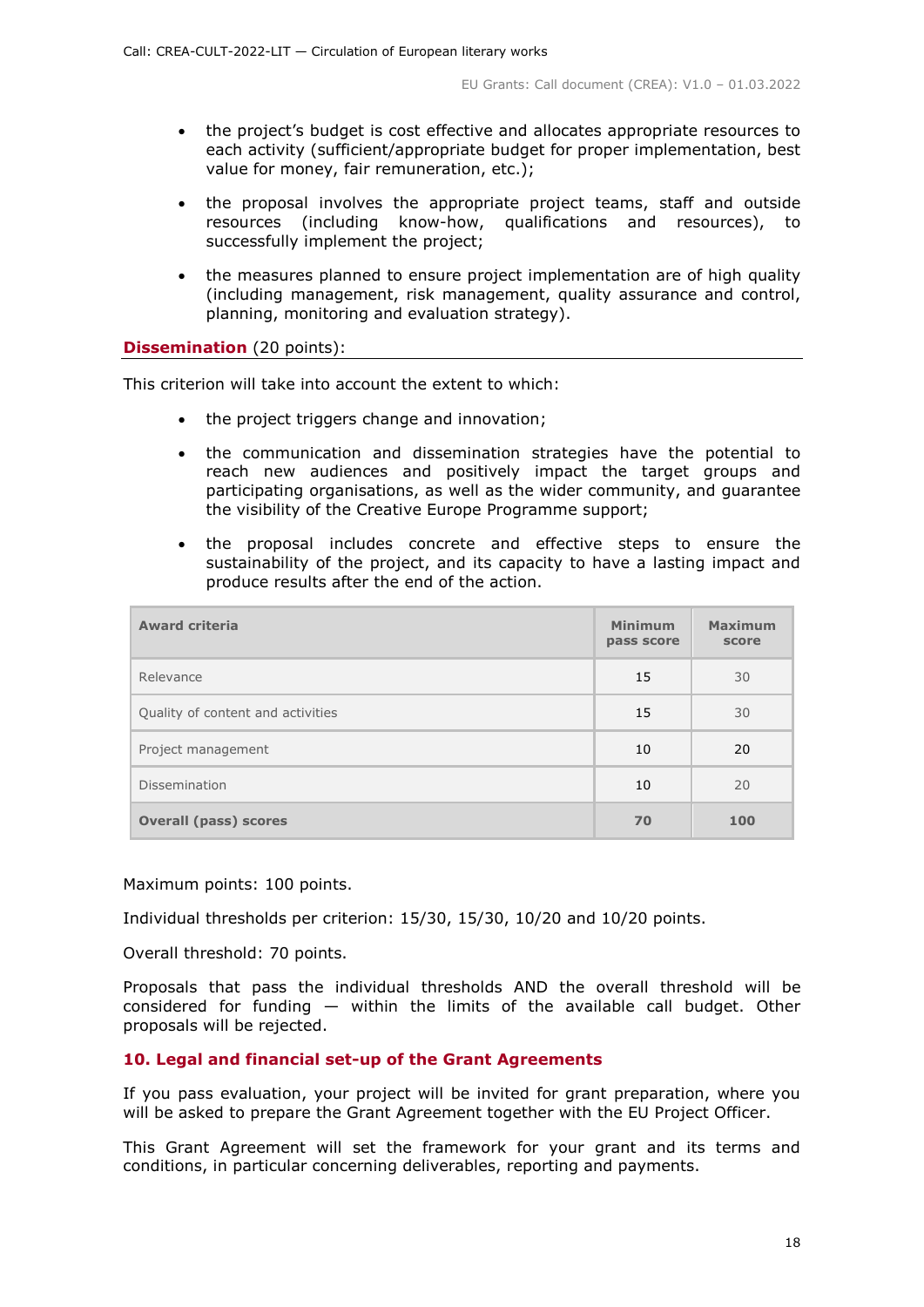The Model Grant Agreement that will be used (and all other relevant templates and guidance documents) can be found on [Portal Reference Documents.](https://ec.europa.eu/info/funding-tenders/opportunities/portal/screen/how-to-participate/reference-documents)

<span id="page-18-0"></span>*Starting date and project duration*

The project starting date and duration will be fixed in the Grant Agreement *(Data Sheet, point 1)*. Normally the starting date will be after grant signature. Retroactive application can be granted exceptionally for duly justified reasons but never earlier than the proposal submission date.

Project duration: 36 months (extensions are possible, if duly justified and through an amendment).

## <span id="page-18-1"></span>*Milestones and deliverables*

The milestones and deliverables for each project will be managed through the Portal Grant Management System and will be reflected in Annex 1 of the Grant Agreement.

Each work package should have at least 1 deliverable, but it is highly recommended to have more than 1 deliverable.

All deliverables should illustrate the scope, reach, progress and success of the proposed activities.

The project activities must be organised in the following work packages:

## − **WP 1 – Project management** (mandatory)

This work package should include the management, planning, administration, and evaluation activities of the project. This work package might present activities such as meetings, evaluation, coordination and quality control activities, strategy development, preparation of reports, etc.

Deliverables of this work package might include agendas or minutes of meetings, evaluation and/or quality control reports, a set of indicators for the assessment of activities and their impact, conception/planning reports, etc.

## − **WP 2 – Translation** (mandatory for the list of books)

Deliverables of this work package shall include contracts with the translators (mandatory), proofs of payment and declarations signed by the translator (mandatory); may also include: translation excerpts, copy of the translated book (no draft version), etc.

#### − **WP 3 – Publication and Distribution** (mandatory for the list of books)

Deliverables of this work package shall include published books (print or digital format) (mandatory); biographies of the translators included in the published books (mandatory) and may also include: design, artworks and layout of the books, metadata of the books, etc.

#### − **WP 4 – Promotion and Communication** (mandatory for the whole project and for the list of books)

This work package should group the activities that aim to ensure adequate visibility of each book, including the visibility of the author and the translator, as well as the visibility of the activities of the project and wide dissemination of its results beyond local, regional and national levels.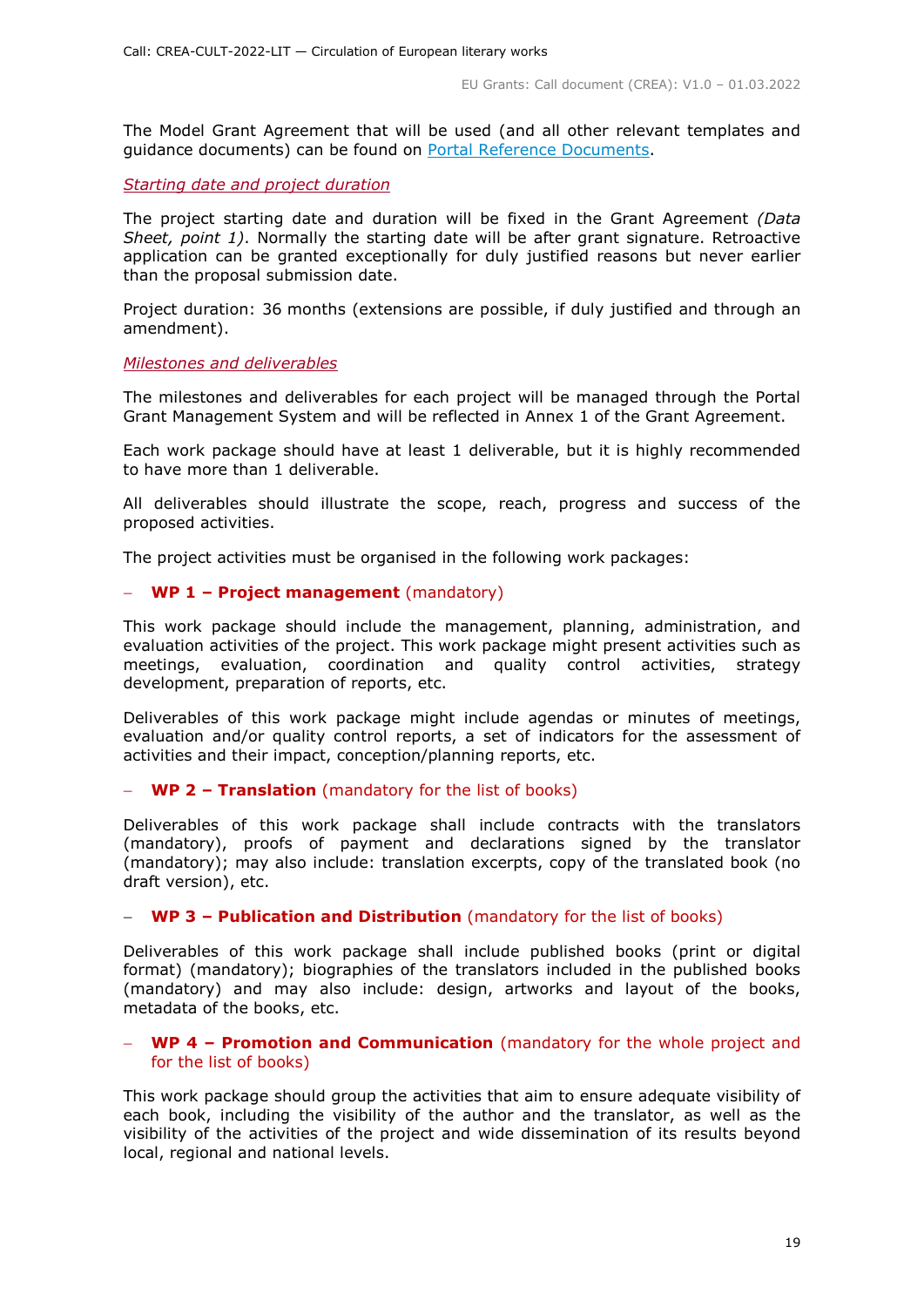For the whole project, deliverables of this work package might include a communication and dissemination strategy, communication/dissemination campaigns, materials used for the promotion of events and talents, distribution and dissemination activities, communication/dissemination materials, as well as advertising and branding materials (brochures, programmes, posters, banners, tag lines, mission statements, graphic design specifications), press reviews, etc.

For each book, deliverables for this work package shall include promotion on-site (banners, posters, postcards, etc.), offline promotion (catalogues, brochures, leaflets, press kit, etc.) ; online promotion (websites, blogs, electronic press kits, newsletters, online ads, etc.); social media communication (Facebook, Twitter, Instagram, etc.); press coverage, media reports; radio/TV broadcasts & podcasts, videos (links); events (live or online) etc.

Additional work packages may be added.

<span id="page-19-0"></span>*Form of grant, funding rate and maximum grant amount*

The grant parameters *(maximum grant amount, funding rate, total eligible costs, etc)* will be fixed in the Grant Agreement *(Data Sheet, point 3 and art 5)*.

Project budget (maximum grant amount):

- small-scale : projects proposing translation of at least 5 books can request up to EUR 100 000;
- medium-scale : projects proposing translation of at least 11 books can request up to EUR 200 000;
- large scale : projects proposing translation of at least 21 books can request up to EUR 300 000.

The grant awarded may be lower than the amount requested.

The grant will be a lump sum grant. This means that it will reimburse a fixed amount, based on a lump sum or financing not linked to costs. The amount will be fixed by the granting authority on the basis of the estimated project budget and a funding rate of 60%.

#### <span id="page-19-1"></span>*Budget categories and cost eligibility rules*

The budget categories and cost eligibility rules are fixed in the Grant Agreement *(Data Sheet, point 3, art 6 and Annex 2)*.

*Budget categories for this call:*

− Lump sum contributions[18](#page-19-3)

*Specific cost eligibility rules for this call:* 

- costs for financial support to third parties: can be included in the detailed budget table for grants and prizes; maximum amount per third party EUR 60 000.
- − Costs related to translation rights and publication rights are not eligible.

<span id="page-19-2"></span>*Reporting and payment arrangements*

<span id="page-19-3"></span><sup>&</sup>lt;sup>18</sup> [Decision](https://ec.europa.eu/info/funding-tenders/opportunities/docs/2021-2027/crea/guidance/ls-decision_crea_en.pdf) of 26 May 2021 authorising the use of lump sums for actions under the Creative Europe Programme.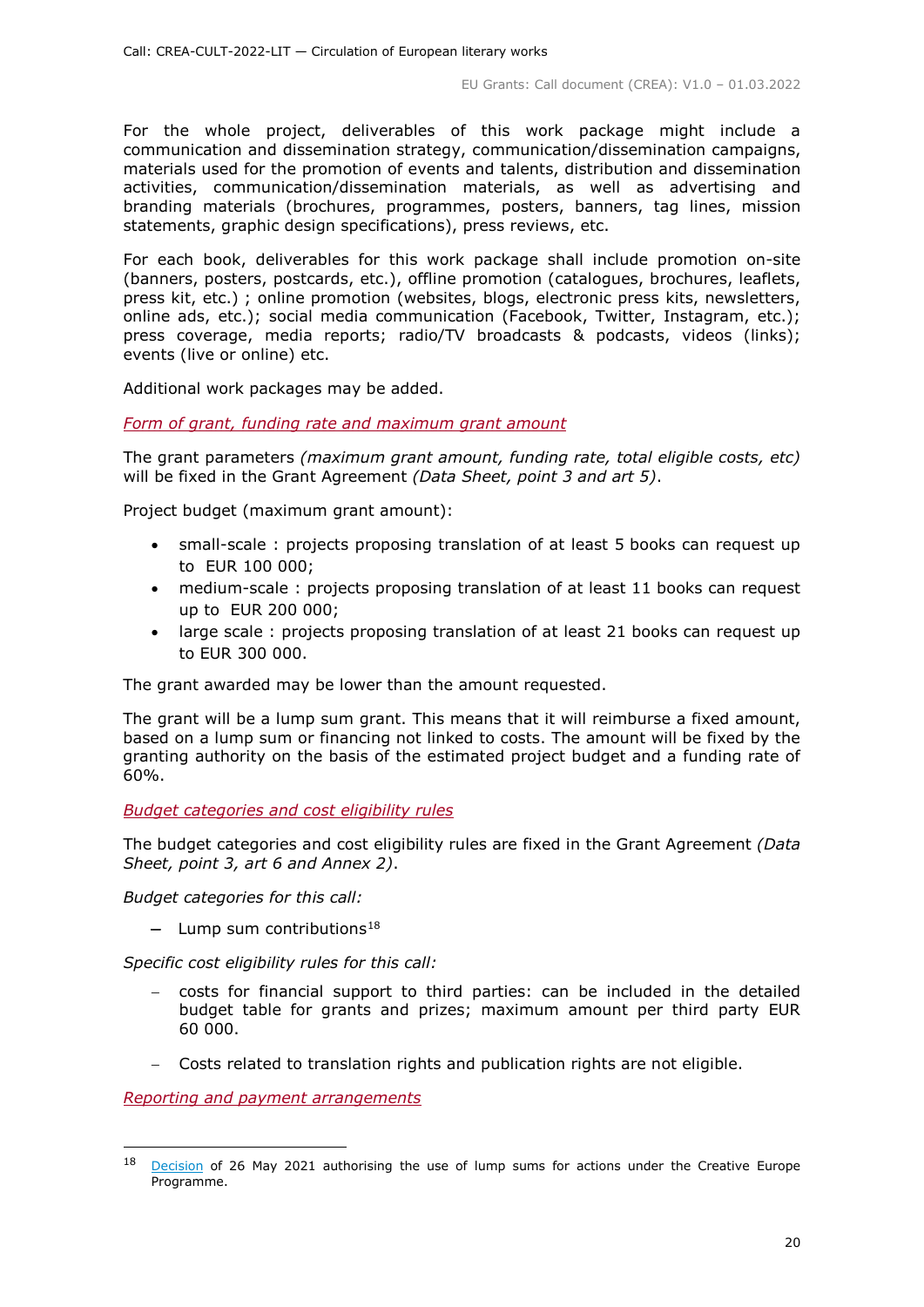The reporting and payment arrangements are fixed in the Grant Agreement *(Data Sheet, point 4 and art 21 and 22)*.

After grant signature, you will normally receive a **prefinancing** to start working on the project (float of normally **80%** of the maximum grant amount; exceptionally less or no prefinancing). The prefinancing will be paid 30 days from entry into force/financial guarantee (if required) — whichever is the latest.

There will be no **interim payments**.

**Payment of the balance**: At the end of the project, we will calculate your final grant amount. If the total of earlier payments is higher than the final grant amount, we will ask you (your coordinator) to pay back the difference (recovery).

All payments will be made to the coordinator.

 $\Box$  Please be aware that payments will be automatically lowered if one of your consortium members has outstanding debts towards the EU (granting authority or other EU bodies). Such debts will be offset by us  $-$  in line with the conditions set out in the Grant Agreement *(see art 22)*.

Please also note that you are responsible for keeping records on all the work done.

## <span id="page-20-0"></span>*Prefinancing guarantees*

If a prefinancing guarantee is required, it will be fixed in the Grant Agreement *(Data Sheet, point 4)*. The amount will be set during grant preparation and it will normally be equal to or lower than the prefinancing for your grant.

The guarantee should be in euro and issued by an approved bank/financial institution established in an EU Member State. If you are established in a non-EU country and would like to provide a guarantee from a bank/financial institution in your country, please contact us (this may be exceptionally accepted, if it offers equivalent security).

Amounts blocked in bank accounts will NOT be accepted as financial guarantees.

Prefinancing guarantees are formally NOT linked to individual consortium members, which means that you are free to organise how to provide the guarantee amount *(by one or several beneficiaries, for the overall amount or several guarantees for partial amounts, by the beneficiary concerned or by another beneficiary, etc)*. It is however important that the requested amount is covered and that the guarantee(s) are sent to us in time to make the prefinancing (scanned copy via Portal AND original by post).

If agreed with us, the bank guarantee may be replaced by a guarantee from a third party.

The guarantee will be released at the end of the grant, in accordance with the conditions laid down in the Grant Agreement.

## <span id="page-20-1"></span>*Certificates*

Depending on the type of action, size of grant amount and type of beneficiaries, you may be requested to submit different certificates. The types, schedules and thresholds for each certificate are fixed in the Grant Agreement *(Data Sheet, point 4 and art 24)*.

#### <span id="page-20-2"></span>*Liability regime for recoveries*

The liability regime for recoveries will be fixed in the Grant Agreement *(Data Sheet point 4.4 and art 22).*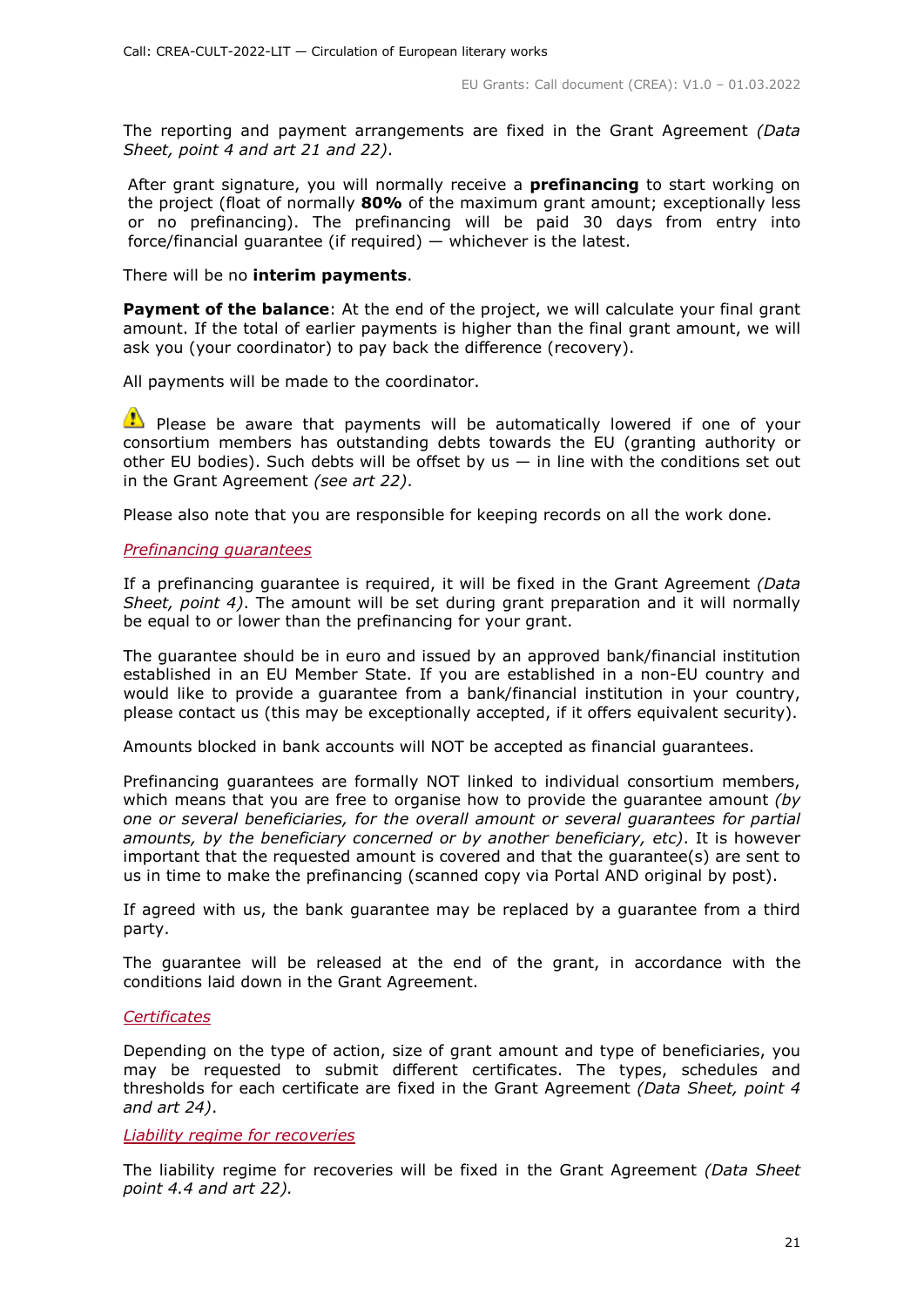For beneficiaries, it is one of the following:

- − limited joint and several liability with individual ceilings *each beneficiary up*  to their maximum grant amount
- − unconditional joint and several liability *each beneficiary up to the maximum grant amount for the action*

or

− individual financial responsibility — *each beneficiary only for their own debts*.

In addition, the granting authority may require joint and several liability of affiliated entities (with their beneficiary).

<span id="page-21-0"></span>*Provisions concerning the project implementation*

IPR rules: *see Model Grant Agreement (art 16 and Annex 5):*

− different rights of use of the granting authority on materials, documents and information received for policy, information, communication, dissemination and publicity purposes: Yes

Communication, dissemination and visibility of funding: *see Model Grant Agreement (art 17 and Annex 5):*

- − additional communication and dissemination activities: Yes
- − special logos: Yes

Specific rules for carrying out the action: *see Model Grant Agreement (art 18 and Annex 5):* n/a

## <span id="page-21-1"></span>*Other specificities*

n/a

<span id="page-21-2"></span>*Non-compliance and breach of contract*

The Grant Agreement (chapter 5) provides for the measures we may take in case of breach of contract (and other non-compliance issues).

For more information, *see AGA — [Annotated Grant Agreement](https://ec.europa.eu/info/funding-tenders/opportunities/docs/2021-2027/common/guidance/aga_en.pdf)*.

## <span id="page-21-3"></span>**11. How to submit an application**

All proposals must be submitted directly online via the Funding & Tenders Portal Electronic Submission System. Paper applications are NOT accepted.

Submission is a **2-step process**:

## a) **create a user account and register your organisation**

To use the Submission System (the only way to apply), all participants need to create [an EU Login user account.](https://webgate.ec.europa.eu/cas/eim/external/register.cgi)

Once you have an EULogin account, you can [register your organisation](https://ec.europa.eu/info/funding-tenders/opportunities/portal/screen/how-to-participate/participant-register) in the Participant Register. When your registration is finalised, you will receive a 9-digit participant identification code (PIC).

## b) **submit the proposal**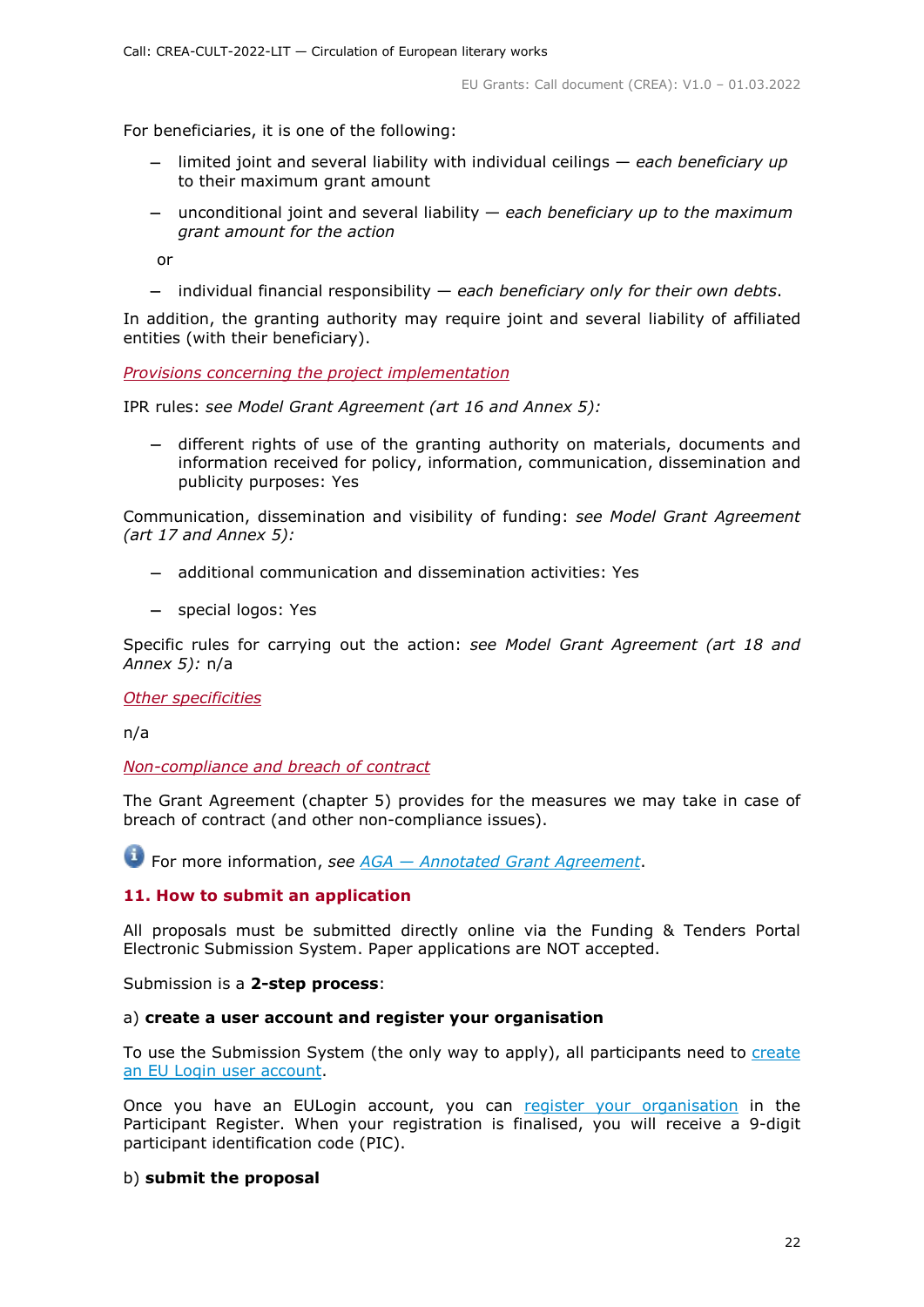Access the Electronic Submission System via the Topic page in the [Search Funding &](https://ec.europa.eu/info/funding-tenders/opportunities/portal/screen/opportunities/topic-search;freeTextSearchKeyword=;typeCodes=0,1;statusCodes=31094501,31094502,31094503;programCode=null;programDivisionCode=null;focusAreaCode=null;crossCuttingPriorityCode=null;callCode=Default;sortQuery=openingDate;orderBy=asc;onlyTenders=false;topicListKey=topicSearchTablePageState)  [Tenders](https://ec.europa.eu/info/funding-tenders/opportunities/portal/screen/opportunities/topic-search;freeTextSearchKeyword=;typeCodes=0,1;statusCodes=31094501,31094502,31094503;programCode=null;programDivisionCode=null;focusAreaCode=null;crossCuttingPriorityCode=null;callCode=Default;sortQuery=openingDate;orderBy=asc;onlyTenders=false;topicListKey=topicSearchTablePageState) section (or, for calls sent by invitation to submit a proposal, through the link provided in the invitation letter).

Submit your proposal in 4 parts, as follows:

- Part A includes administrative information about the applicant organisations (future coordinator, beneficiaries, affiliated entities and associated partners) and the summarised budget for the proposal. Fill it in directly online
- Part B (description of the action) covers the technical content of the proposal. Download the mandatory word template from the Submission System, fill it in and upload it as a PDF file
- Part C containing additional project data. To be filled in directly online.
- − Annexes (*see section 5*). Upload them as PDF file (single or multiple depending on the slots). Excel upload is sometimes possible, depending on the file type.

The proposal must keep to the **page limits** *(see section 5)*; excess pages will be disregarded.

Documents must be uploaded to the **right category** in the Submission System otherwise the proposal might be considered incomplete and thus inadmissible.

The proposal must be submitted **before the call deadline** (*see section 4*). After this deadline, the system is closed and proposals can no longer be submitted.

Once the proposal is submitted, you will receive a **confirmation e-mail** (with date and time of your application). If you do not receive this confirmation e-mail, it means your proposal has NOT been submitted. If you believe this is due to a fault in the Submission System, you should immediately file a complaint via the [IT Helpdesk](https://ec.europa.eu/info/funding-tenders/opportunities/portal/screen/support/helpdesks/contact-form)  [webform,](https://ec.europa.eu/info/funding-tenders/opportunities/portal/screen/support/helpdesks/contact-form) explaining the circumstances and attaching a copy of the proposal (and, if possible, screenshots to show what happened).

Details on processes and procedures are described in the [Online Manual.](https://ec.europa.eu/info/funding-tenders/opportunities/docs/2021-2027/common/guidance/om_en.pdf) The Online Manual also contains the links to FAQs and detailed instructions regarding the Portal Electronic Exchange System.

## <span id="page-22-0"></span>**12. Help**

As far as possible, *please try to find the answers you need yourself*, in this and the other documentation (we have limited resources for handling direct enquiries):

- − [Online Manual](https://ec.europa.eu/info/funding-tenders/opportunities/docs/2021-2027/common/guidance/om_en.pdf)
- − FAQs on the Topic page (for call-specific questions in open calls; not applicable for actions by invitation)
- − [Portal FAQ](https://ec.europa.eu/info/funding-tenders/opportunities/portal/screen/support/faq;categories=;programme=null;actions=;keyword=) (for general questions).

Please also consult the Topic page regularly, since we will use it to publish call updates. (For invitations, we will contact you directly in case of a call update).

## *Contact*

For individual questions on the Portal Submission System, please contact the [IT](https://ec.europa.eu/info/funding-tenders/opportunities/portal/screen/support/helpdesks/contact-form)  [Helpdesk.](https://ec.europa.eu/info/funding-tenders/opportunities/portal/screen/support/helpdesks/contact-form)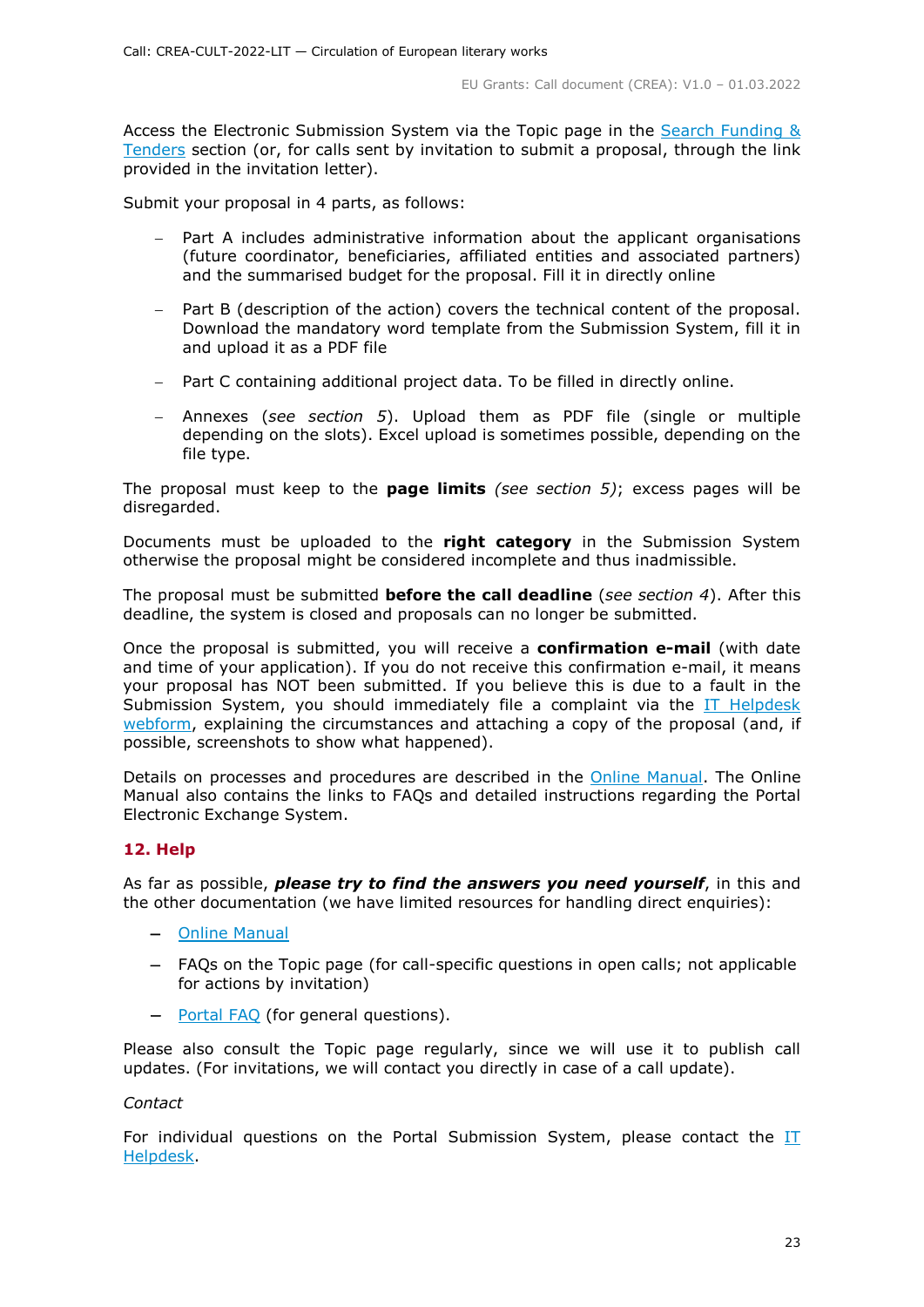Non-IT related questions should be sent to the following email address: **[EACEA-](mailto:EACEA-CREATIVE-EUROPE-TRANSLATIONS@ec.europa.eu)**[CREATIVE-EUROPE-TRANSLATIONS@ec.europa.eu.](mailto:EACEA-CREATIVE-EUROPE-TRANSLATIONS@ec.europa.eu)

Please indicate clearly the reference of the call and topic to which your question relates *(see cover page)*.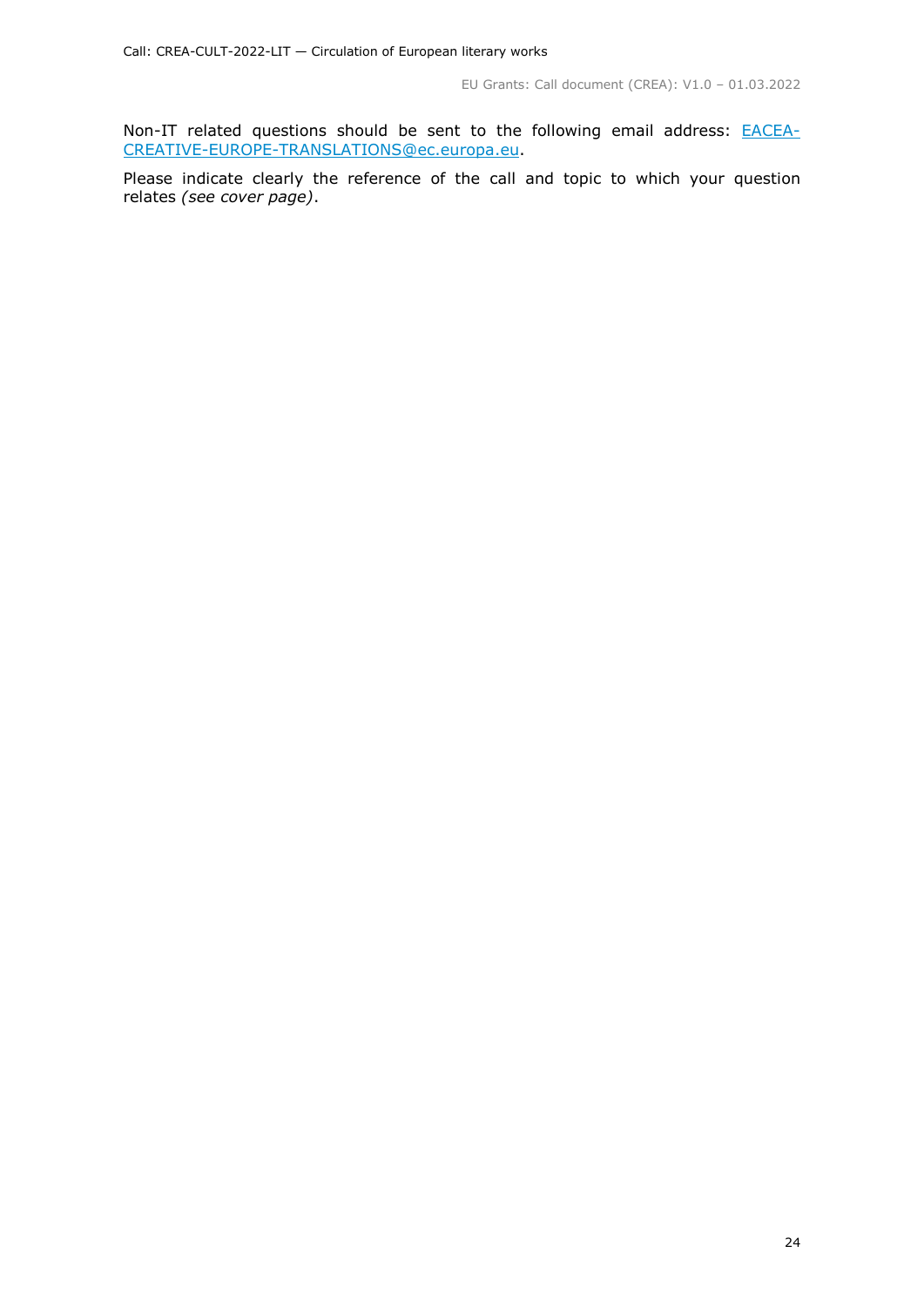## <span id="page-24-0"></span>**13. Important**

## **IMPORTANT**

- **Don't wait until the end —** Complete your application sufficiently in advance of the deadline to avoid any last minute **technical problems**. Problems due to last minute submissions *(e.g. congestion, etc.)* will be entirely at your risk. Call deadlines can NOT be extended.
- **Consult** the Portal Topic page regularly. We will use it to publish updates and additional information on the call (call and topic updates).
- **Funding & Tenders Portal Electronic Exchange System —** By submitting the application, all participants **accept** to use the electronic exchange system in accordance with the [Portal Terms & Conditions.](https://ec.europa.eu/info/funding-tenders/opportunities/docs/2021-2027/common/ftp/tc_en.pdf)
- **Registration —** Before submitting the application, all beneficiaries, affiliated entities and associated partners must be registered in the [Participant Register.](https://ec.europa.eu/info/funding-tenders/opportunities/portal/screen/how-to-participate/participant-register) The participant identification code (PIC) (one per participant) is mandatory for the Application Form.
- **Consortium roles —** When setting up your consortium, you should think of organisations that help you reach objectives and solve problems.

The roles should be attributed according to the level of participation in the project. Main participants should participate as **beneficiaries** or **affiliated entities**; other entities can participate as associated partners, subcontractors, third parties giving in-kind contributions. **Associated partners** and third parties giving in-kind contributions should bear their own costs (they will not become formal recipients of EU funding). **Subcontracting** should normally constitute a limited part and must be performed by third parties (not by one of the beneficiaries/affiliated entities). Subcontracting going beyond 30% of the total eligible costs must be justified in the application.

- **Coordinator —** In multi-beneficiary grants, the beneficiaries participate as consortium (group of beneficiaries). They will have to choose a coordinator, who will take care of the project management and coordination and will represent the consortium towards the granting authority. In mono-beneficiary grants, the single beneficiary will automatically be coordinator.
- **Affiliated entities** Applicants may participate with affiliated entities (i.e. entities linked to a beneficiary which participate in the action with similar rights and obligations as the beneficiaries, but do not sign the grant and therefore do not become beneficiaries themselves). They will get a part of the grant money and must therefore comply with all the call conditions and be validated (just like beneficiaries); but they do not count towards the minimum eligibility criteria for consortium composition (if any).
- **Associated partners** Applicants may participate with associated partners (i.e. partner organisations which participate in the action but without the right to get grant money). They participate without funding and therefore do not need to be validated.
- **Consortium agreement**  For practical and legal reasons it is recommended to set up internal arrangements that allow you to deal with exceptional or unforeseen circumstances (in all cases, even if not mandatory under the Grant Agreement). The consortium agreement also gives you the possibility to redistribute the grant money according to your own consortium-internal principles and parameters (for instance, one beneficiary can reattribute its grant money to another beneficiary). The consortium agreement thus allows you to customise the EU grant to the needs inside your consortium and can also help to protect you in case of disputes.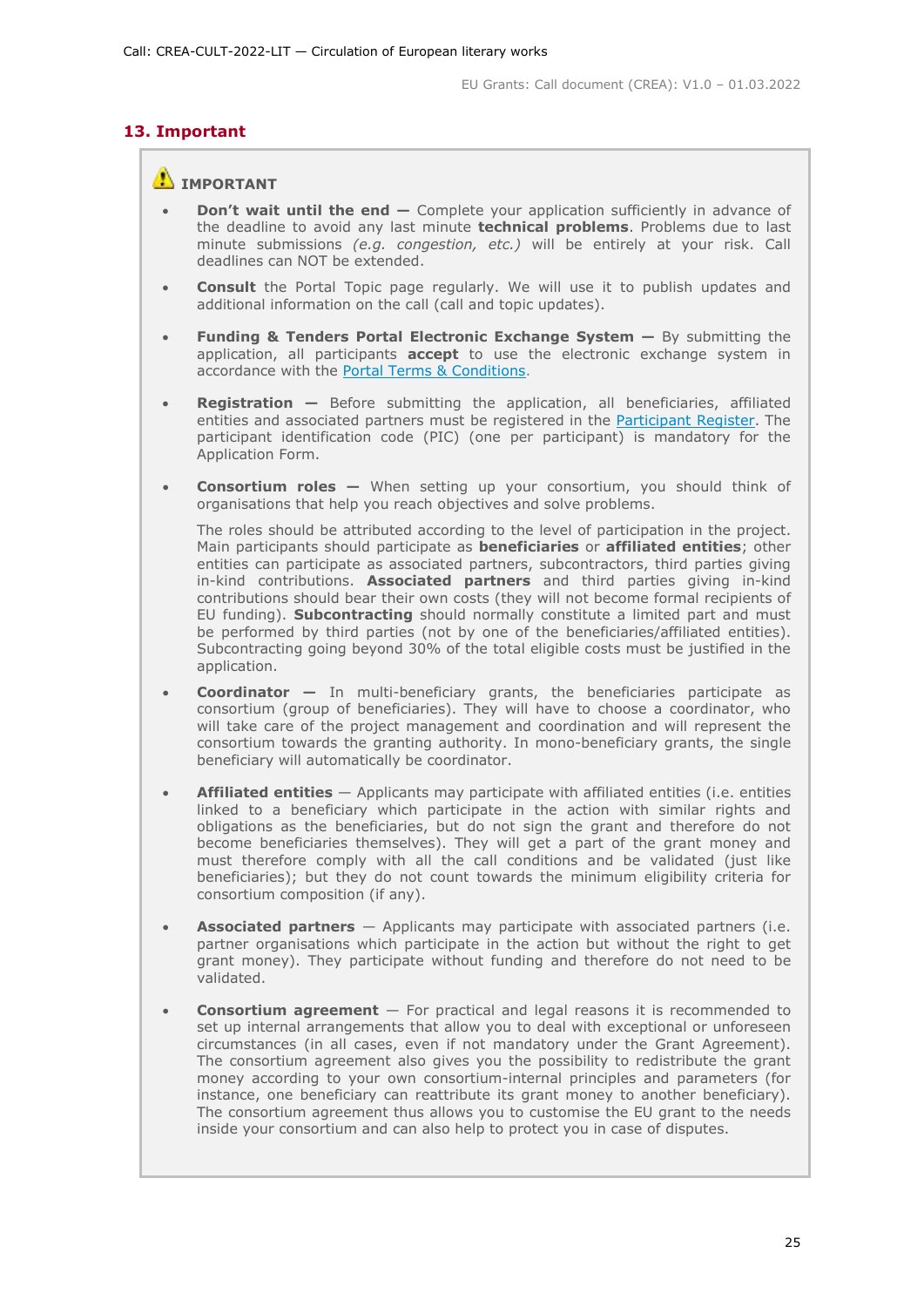- **Balanced project budget -** Grant applications must ensure a balanced project budget and sufficient other resources to implement the project successfully *(e.g. own contributions, income generated by the action, financial contributions from third parties, etc.)*. You may be requested to lower your estimated costs, if they are ineligible (including excessive).
- **No-profit rule** Grants may NOT give a profit (i.e. surplus of revenues + EU grant over costs). This will be checked at the end of the project.
- **No double funding —** There is a strict prohibition of double funding from the EU budget (except under EU Synergies actions). Outside such Synergies actions, any given action may receive only ONE grant from the EU budget and cost items may under NO circumstances declared to two different EU actions.
- **Completed/ongoing projects —** Proposals for projects that have already been completed will be rejected; proposals for projects that have already started will be assessed on a case-by-case basis (in this case, no costs can be reimbursed for activities that took place before the project starting date/proposal submission).
- **Combination with EU operating grants —** Combination with EU operating grants is possible, if the project remains outside the operating grant work programme and you make sure that cost items are clearly separated in your accounting and NOT declared twice *(see AGA — [Annotated Model Grant Agreement,](https://ec.europa.eu/info/funding-tenders/opportunities/docs/2021-2027/common/guidance/aga_en.pdf)  [art 6.2.E\)](https://ec.europa.eu/info/funding-tenders/opportunities/docs/2021-2027/common/guidance/aga_en.pdf).*
- **Multiple proposals —** Applicants may submit more than one proposal for *different* projects under the same call (and be awarded a funding for them).

Organisations may participate in several proposals. BUT: if there are several proposals for very similar projects, only one application will be accepted and evaluated; the applicants will be asked to withdraw one of them (or it will be rejected).

- **Resubmission** Proposals may be changed and re-submitted until the deadline for submission.
- **Rejection –** By submitting the application, all applicants accept the call conditions set out in this this Call Document (and the documents it refers to). Proposals that do not comply with all the call conditions will be **rejected**. This applies also to applicants: All applicants need to fulfil the criteria; if any one of them doesn't, they must be replaced or the entire proposal will be rejected.
- **Cancellation –** There may be circumstances which may require the cancellation of the call. In this case, you will be informed via a call or topic update. Please note that cancellations are without entitlement to compensation.
- **Language** You can submit your proposal in any official EU language (project abstract/summary should however always be in English). For reasons of efficiency, we strongly advise you to use English for the entire application. If you need the call documentation in another official EU language, please submit a request within 10 days after call publication (for the contact information, *see section 12*).